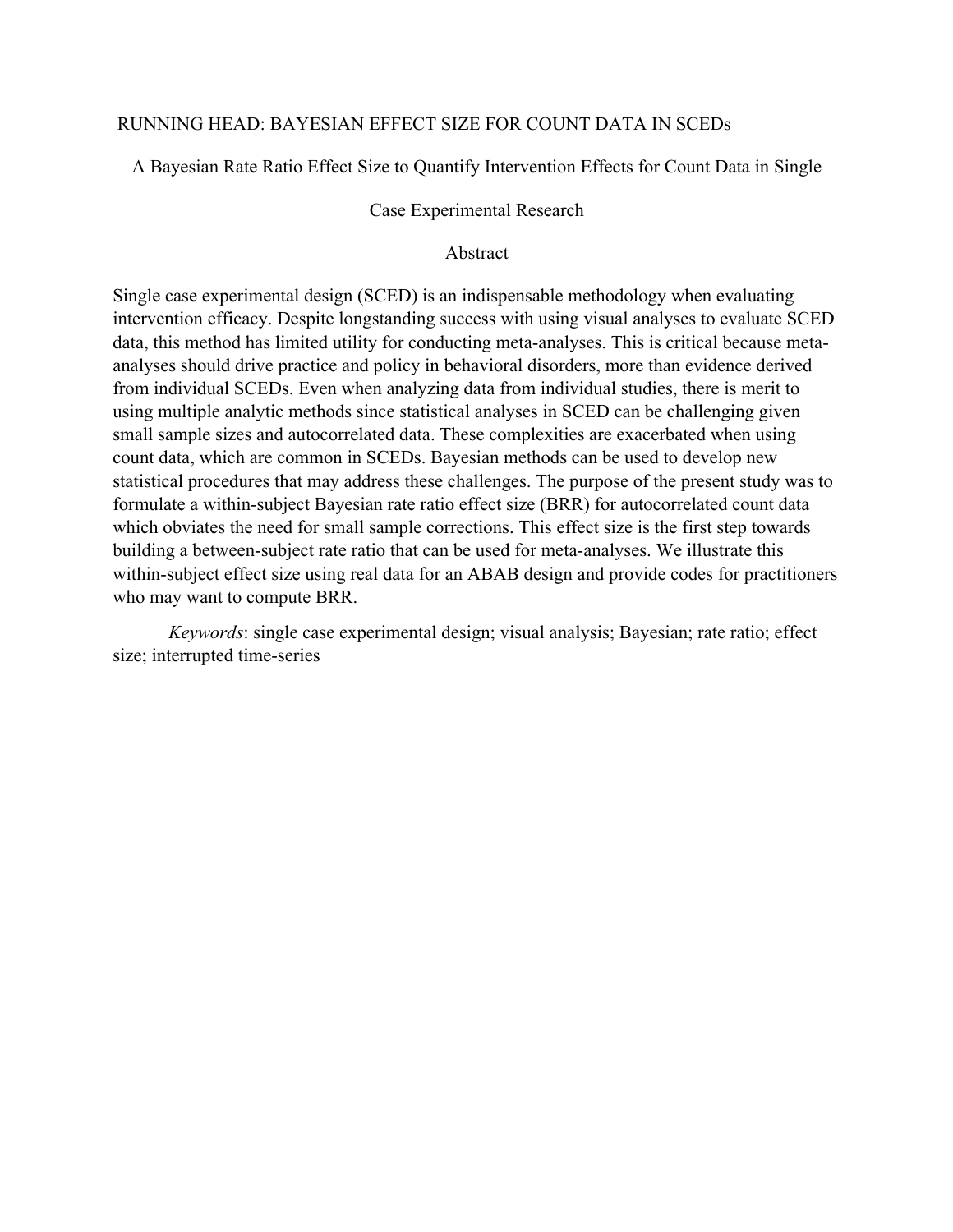# A Bayesian Rate Ratio Effect Size to Quantify Intervention Effects for Count Data in Single Case Experimental Research

The generation of evidence-based practices (EBPs) for students for whom typical instruction may not be effective must rely on research that meets strong methodological standards (e.g., Odom, Brantlinger, Gersten, Horner, Thompson, & Harris, 2005). One class of methods that can meet strong standards when evaluating intervention efficacy is the *single-case experimental design* (SCED). SCEDs can yield solid causal inference about treatment impacts and are of interest to federal agencies such as the Institute of Education Sciences (IES) (e.g., Kratochwill, Hitchcock, Horner, Levin, Odom, Rindskopf, & Shadish, 2010, 2013) and the National Institutes of Health (NIH) for n-of-1 designs which are a special case of SCEDs (Gabler, Duan, Vohra, & Kravitz, 2011). The What Works Clearinghouse (WWC), for example, now offers reports on special education interventions that are largely informed by SCED work (e.g., WWC, 2016) and IES funds SCED research to advance development of EBPs. The development of EBPs can be further advanced by systematically synthesizing SCED evidence, which represents a critical facet of behavioral disorders literature (cf. Briesch & Briesch, 2016; Chaffee, Briesch, Johnson, & Volpe, 2017; Dart, Collins, Klingbeil, McKinley, & VanDerHeyden, 2014; Kilgus, Riley-Tillman, & Kratochwill, 2016; Maggin, O'Keefe, & Johnson, 2011; Maggin, Chafouleas, Goddard, & Johnson, 2011; Soares, Harrison, Vannest, & McClelland , 2016). In principle, syntheses could be expanded by combining SCED effect sizes with impact estimates generated from other design types, such as randomized controlled trials and quasi-experiments (e.g., Hitchcock, Horner, Kratochwill, Levin, Odom, Rindskopf, & Shadish, 2014). Hence, EBP generation and evaluation is inextricably linked to SCED work and, as demonstrated later in this article, there is an ongoing need for methodological refinement to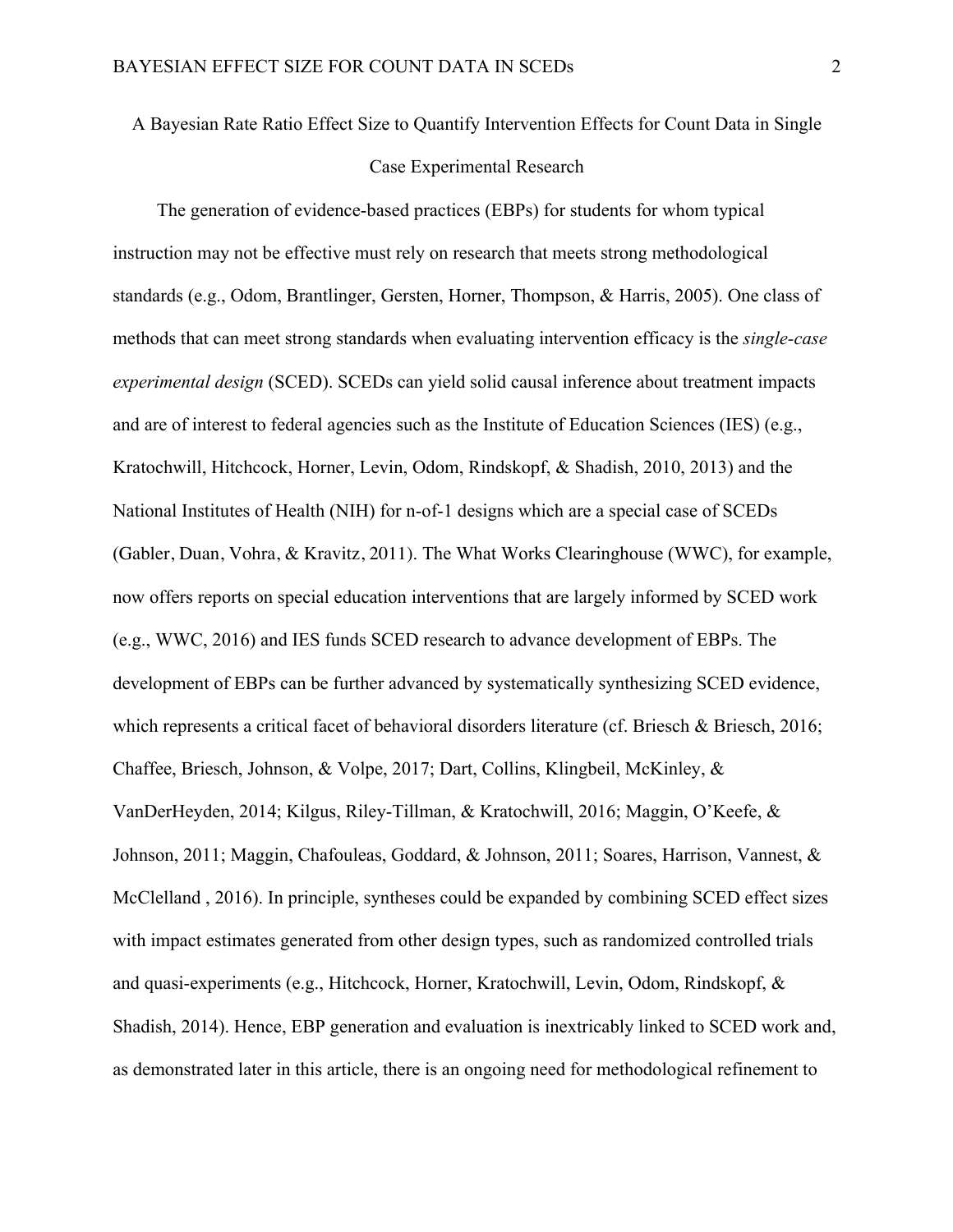related statistical analyses. We argue that expansion of analytic options could in turn, support behavioral analysis praxis, which entails combining research and practice (see for e.g., Nastasi & Hitchcock, 2016) and, more distally, practice via corresponding improvements in our understanding of evidence.

So what is the basis for arguing that there is need to refine statistical analyses of SCED data? In this article we focus on effect size estimation to address this question. Of course, several SCED effect size procedures exist, such as those based on percent of non-overlap data points between the baseline and intervention phases (Parker, Vannest & Davis, 2011) and standardized between-subject mean difference corrected for small sample sizes (Hedges, Pustejovsky, & Shadish, 2012, 2013). However, the former set of indices is problematic because they do not well account for outliers (Harrington & Velicer, 2015), cannot account for trend, and only measure non-overlap but not an actual effect size. The latter set of indices are a significant innovation in SCED analyses because they are between-subject effect sizes that can correct for small sample sizes assuming that data are intervally-scaled. However, it is more common in SCEDs to use count (e.g., the number of times some discrete behavior occurred) or proportion data (e.g., the percentage of time a student has appeared to be attentive in a classroom) (Rindskopf, 2014). Moreover, SCED data are often autocorrelated which means the error at a given time-point (say *t*) is systematically correlated with the error at a different time-point (say  $t + l$ ). This is referred to as a *l*-lag autocorrelation (e.g. 1-lag, 2-lag, etc). This autocorrelation is the antithesis of the independence of observation assumption that is the basic tenet of all general linear models such as ANOVA and regression. Unfortunately, other commonly used effect sizes in behavioral research such as R-squared (Cohen, 1988) do not account for autocorrelations. Therefore, there is a need for new effect size procedures that do not necessarily replace existing approaches but can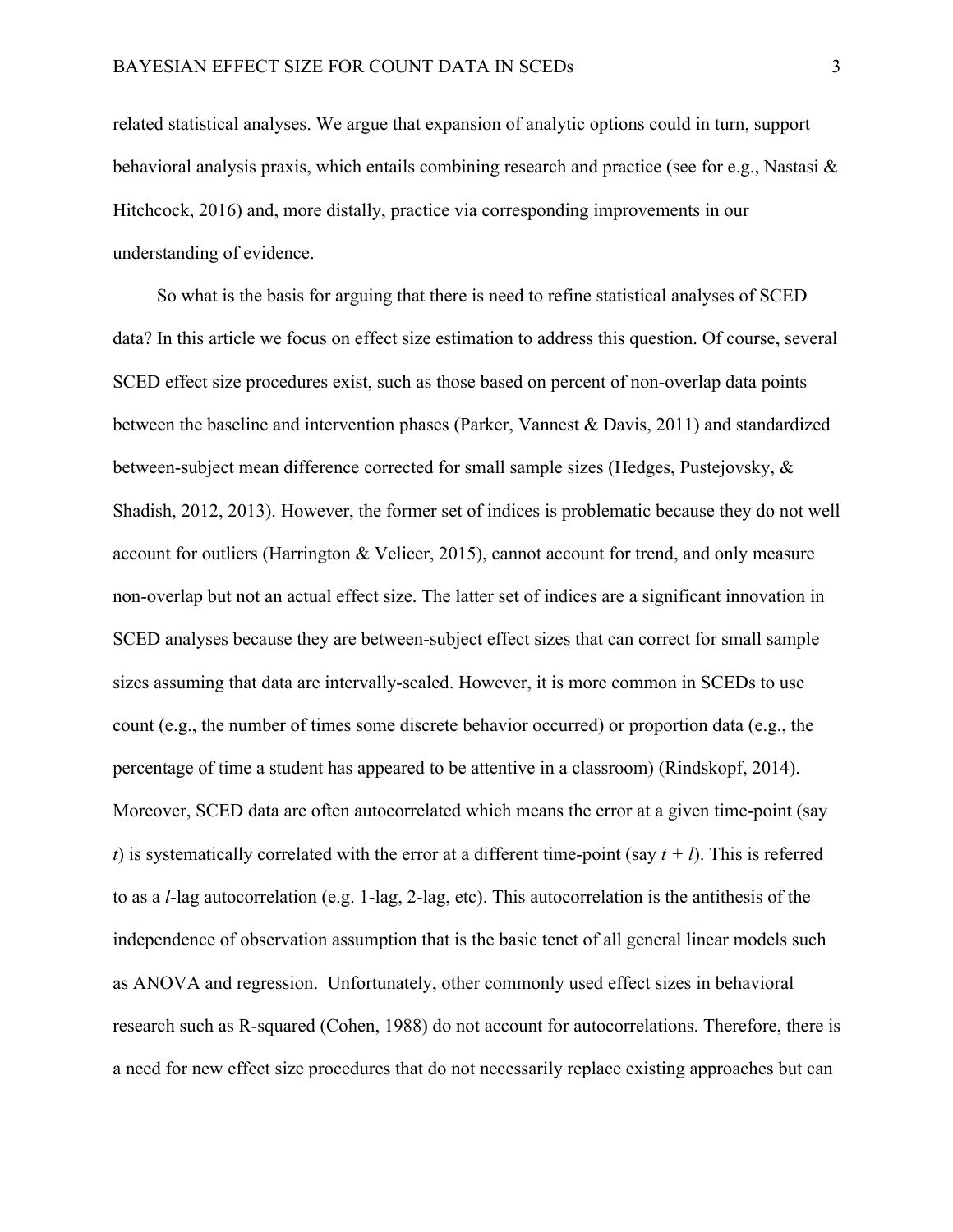at least be used in a supplementary fashion with existing procedures such as visual analyses so that SCED researchers can draw yet more information from their studies.

To be considered as a contribution to research and later practice, any new effect size estimation procedure should: (a) account for both autocorrelations and the scale of the data commonly used in SCEDs; (b) deal with small sample sizes, and (c) produce reliable interval estimates of uncertainty. To our knowledge the effect size we propose here, the Bayesian rate ratio (BRR) effect size, is the first to meet these needs. To demonstrate the BRR, in this article we use data from a published study of an ABAB design that was used to reduce disruptive behaviors of students in an urban fourth grade Math classroom (Lambert, Cartledge, Heward, & Lo, 2006). We apply the BRR to show how Bayesian statistical significance testing can be conducted using SCED count data, and we assess the degree to which visual analyses, the nonoverlap of all pairs (NAP) effect size, and the BRR produce both complementary and contradictory information about the intervention effect. Before these demonstrations are presented, we offer an overview of how Bayesian estimation can contribute to the analyses of SCED data. This is because understanding the potential contribution of the BRR to SCED work first requires a review of the challenges that come with analyzing SCED data.

#### **Challenges in analyzing SCED data**

One of the main reasons for use of SCEDs is the need to document a functional relation between specified independent and dependent variables. Essentially each person (or case) serves as the unit of analysis and his/her own control to generate strong causal evidence about intervention effects. Evidence of intervention efficacy is documented primarily through visual analyses that focus on changes from baseline to intervention in the level, trend, variability, immediacy of effect, data overlap, and consistency in the behavioral pattern for similar phases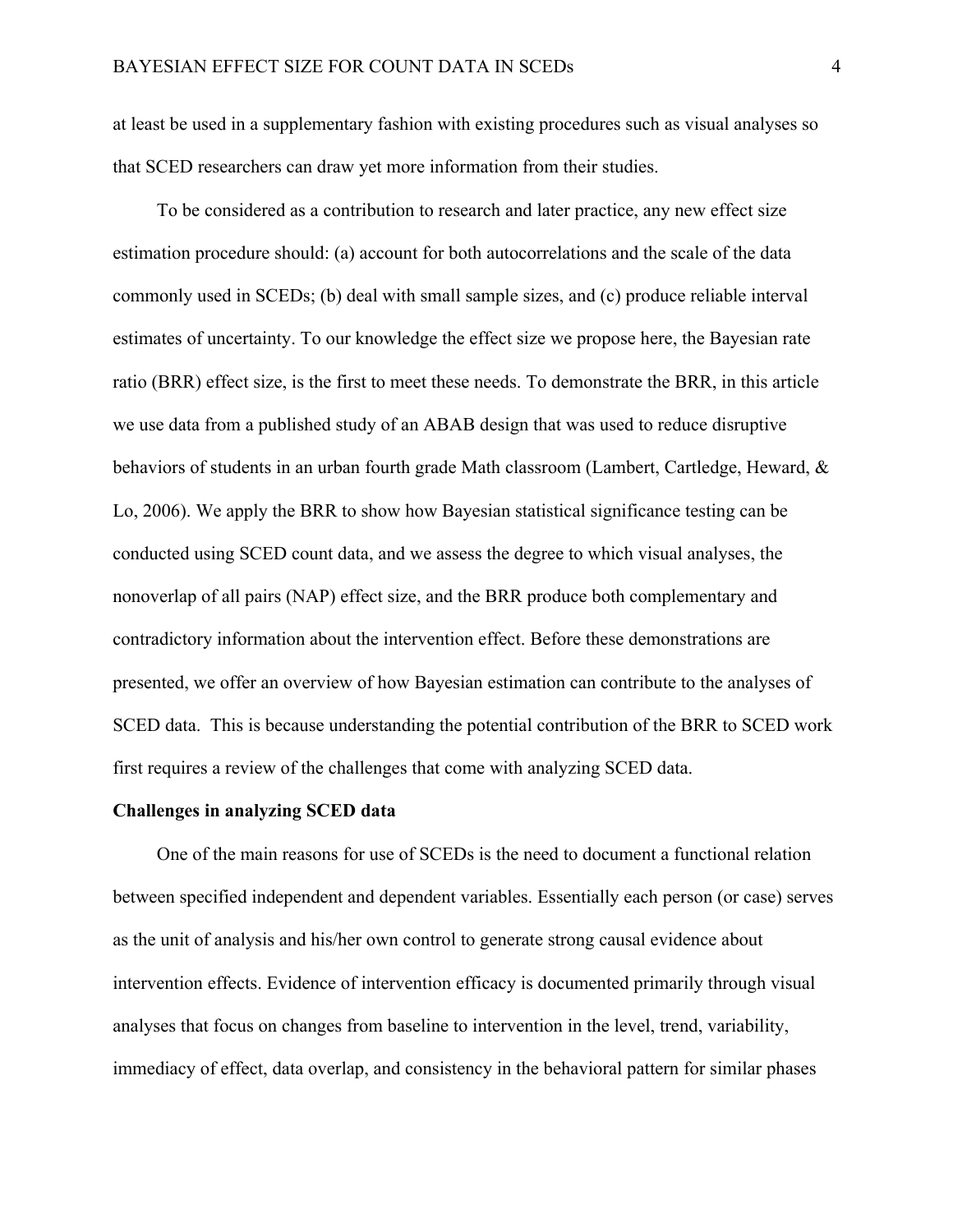(Gast & Ledford, 2014; Horner & Kratochwill, 2012). There is some, but not complete consensus among expert researchers on the decision-rules for making judgments regarding intervention effectiveness (e.g., Kratochwill et al., 2013), but the rules for visual analyses are not applied uniformly by behavioral and educational researchers (Horner, Swaminathan, Sugai, & Smolkowski, 2012). Furthermore, not all treatments exhibit immediacy effect and some treatment effects may not be visually striking, even though the overall data may show clinical and statistical effectiveness (Meadan, Snodgrass, Meyer, Fisher, Chung, & Halle, 2016). Therefore, although some researchers believe that visual analysis can be based on objective criteria (Horner, Carr, Halle, McGee, Odom, & Wolery, 2005; Roane, Rihgdahl, Kelley, & Glover, 2011), others see a need for quantitative methods to document intervention effects (e.g., Maggin, Chafouleas, Goddard, & Johnson, 2011; Parker et al., 2011).

We argue that, in principle, there is a need for both statistical and visual analysis to evaluate the causal validity of SCED findings via transparent, objective, and replicable procedures. Visual analysis primarily addresses the question of evidence of a functional relation between independent and dependent variables and statistical analysis quantifies the magnitude of the effect. We agree with authors who see visual analysis as an effective analytic approach but more information can be drawn from using multiple analytic methods and visual analyses do come with drawbacks.

**Autocorrelation.** A primary drawback from using visual analysis alone is based on the problem of autocorrelated errors (Harrington & Velicer, 2015), which is typical of SCED data given the need for repeated measures. Autocorrelation can contribute to decreased interrater reliability during visual analyses (Brossart, Parker, Olson, & Mahadevan, 2006) and increase in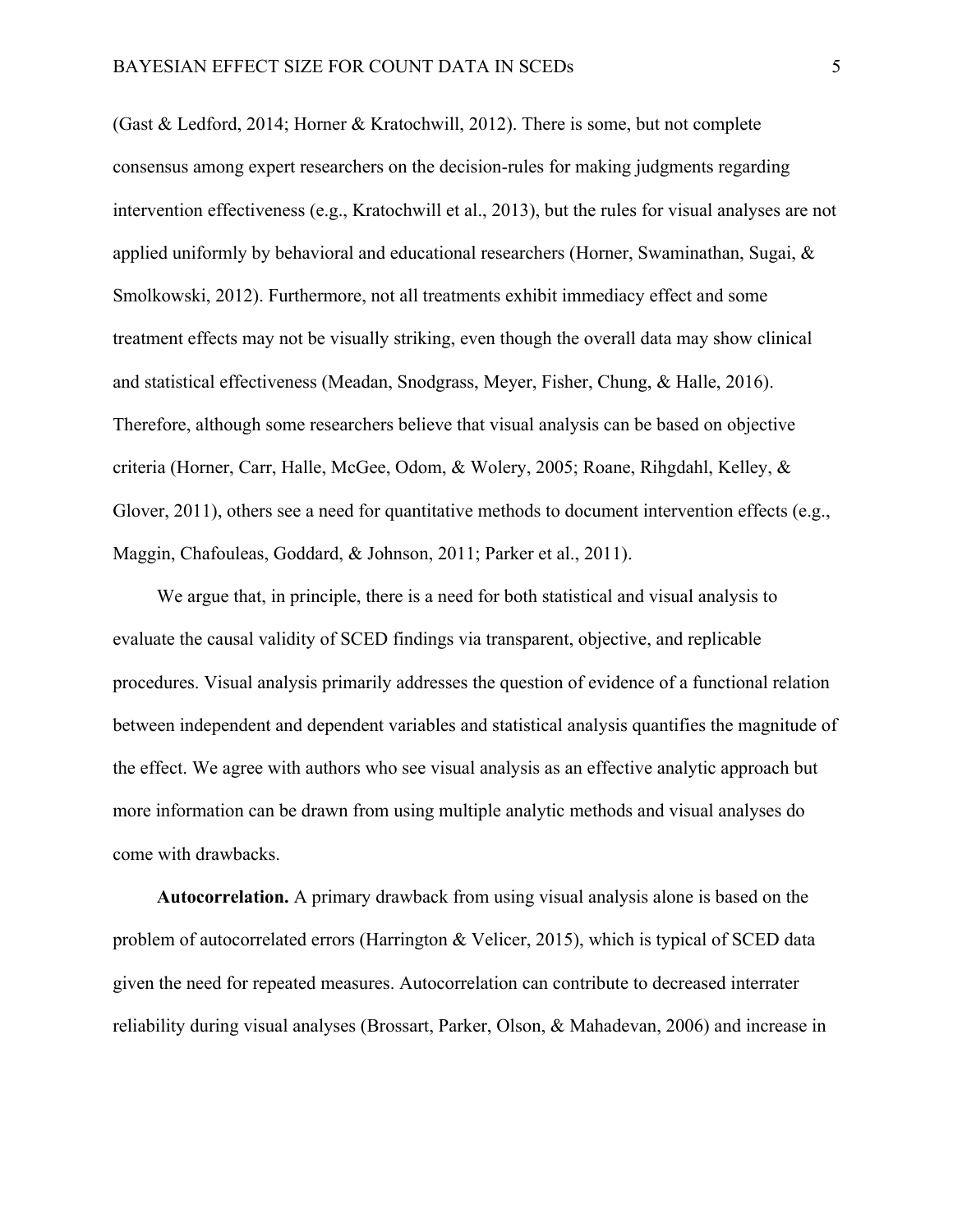Type I errors (Horner & Kratochwill, 2012; Lenovaz & Rapp, 2015; Maggin & Chafouleas, 2013).

If visual analyses were imperfect with respect to distinguishing autocorrelation from true performance change, one would hope to use statistical analyses to offer complimentary procedures so that researchers are better able to understand treatment effects. However, regularly used statistical methods of analyses such as ANOVA and regression are poorly suited for most SCED studies. To begin, ANOVA/regression-based (i.e., Ordinary Least Squares [OLS]) methods a) entail assuming that observations are independent (i.e., the antithesis of autocorrelation) and b) related analyses should be expected to contend with higher rates of Type II errors because SCEDs typically entail use of small sample sizes (Gresham, Sugai, & Horner, 2001).

On the other hand, OLS procedures can be used to detect the presence of autocorrelation. However, confidence intervals (CI) of autocorrelation estimates, which are needed to help us understand whether we can rule out autocorrelation, tend to be inaccurate because they tend to have undercoverage. Undercoverage means that CIs are narrower than they should be (Shadish, Rindskopf, Hedges, & Sullivan, 2013) and thereby makes it difficult to assess if autocorrelation is a concern. A subtler issue is that the challenges of inadequate autocorrelation diagnostics and small sample sizes interact. Autocorrelation estimates are often negatively biased and are accompanied by larger sampling errors because SCEDs typically have a small number of observations per participant in a study. Huitema and McKean (1994) and McKnight, McKean, and Huitema (2000) state that 50 observations per participant are about the minimum threshold needed to address these sampling error concerns. In contrast, a review of 809 SCEDs published in 113 studies in the year 2008 in 21 journals, studies typically had only 4-6 observations per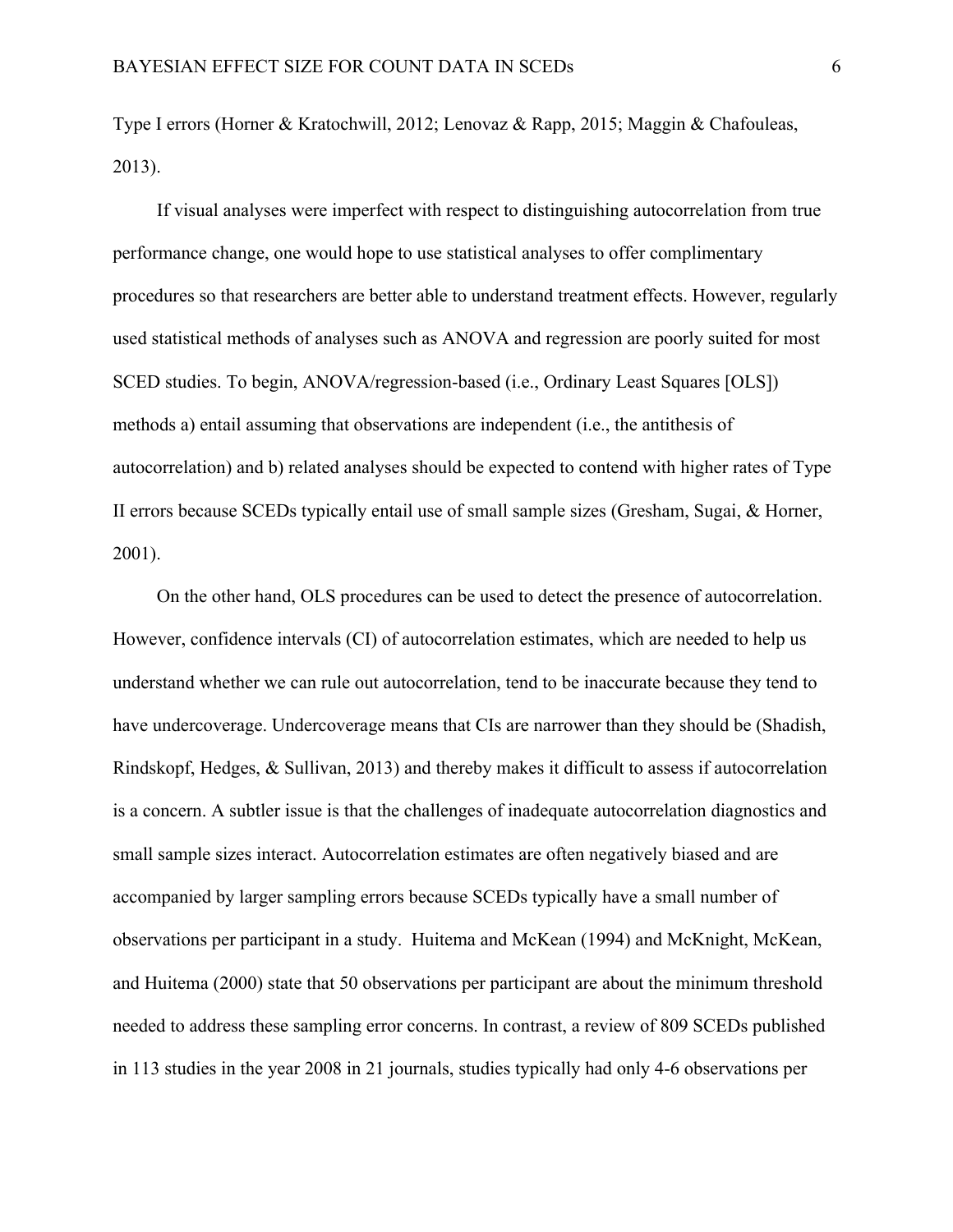phase (Shadish & Sullivan, 2011). This is important because OLS confidence intervals have undercoverage, meaning fewer than expected autocorrelation confidence intervals contain the true value (Shadish, Rindskopf, Hedges, & Sullivan, 2013). This concern is exacerbated when there are a minimal number of data points per phase. In short, OLS procedures for assessing the presence of autocorrelation in SCED data may lead analysts to proceed with false confidence.

**Effect sizes.** Concerns with the use of standard statistical approaches move beyond autocorrelation, Type I, and Type II errors. Effect size estimates are also problematic because of the reasons discussed below. Standardized mean difference type effect sizes obtained from SCEDs require correction for small samples and require distributional assumptions that might not fit with typical analytic scenarios (Hedges, Pustejovsky, & Shadish, 2012, 2013). Of course, non-overlap indices represent a good option because they are free of distributional assumptions and can be applied to count data (Parker et al., 2011); there is reason after all for their longstanding use. However, NAP indices do not help researchers account for the distance between data points and consider only their non-overlap. This renders non-overlap between two closely spaced points the same as non-overlap between two widely spaced points. By logic, however, we expect the effect size of the former case should be greater than the effect size of the latter. Moreover, the standard errors proposed for NAP are not free of distributional assumptions and may be biased in the presence of autocorrelation. Due to space restrictions, we do not review all non-overlap SCED effect sizes options (see instead Parker et al., 2011). Furthermore, computing *p*-values and CIs for non-overlap metrics entail complex procedures (Parker et al., 2011). For all of these reasons, there is a need for different quantitative analytic solutions (e.g., Shadish et al., 2013). We argue that Bayesian methods can yield a viable solution that can overcome these challenges.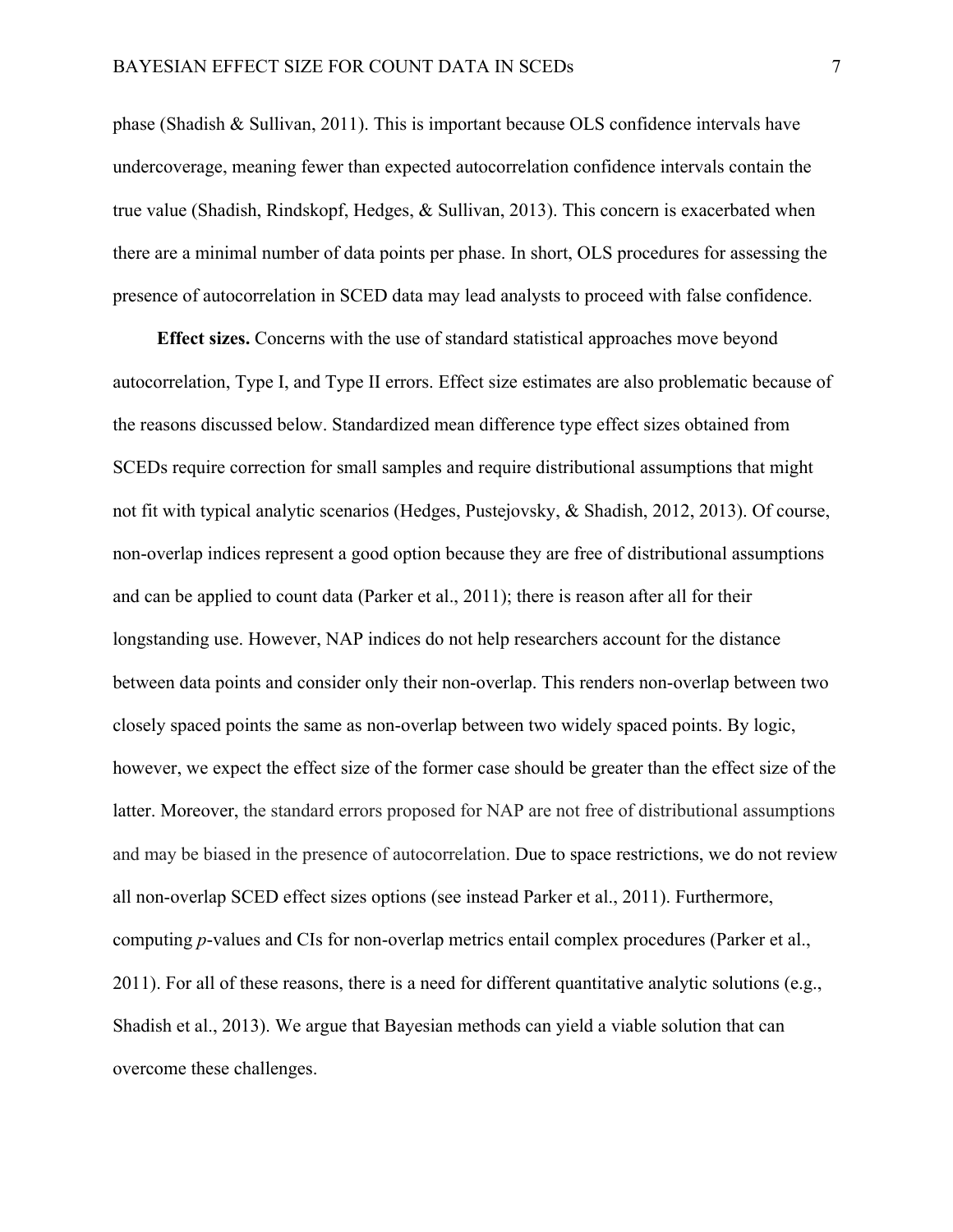## **Bayesian Methods and SCEDs**

A fundamental reason for why a Bayesian approach can be of use in the examination of SCED data is that it does not depend on large sample or asymptotic theory (Ansari & Jedidi, 2000; Ansari, Jedidi, & Jagpal, 2000). Bayesian methods also allow more direct probabilistic interpretation of parameters than do *frequentist* methods, which generally use OLS and the sort of null hypothesis testing procedures that are based on Fisher's work (Cohen, 1994). Bayesian estimation entails examining the posterior distributions of parameters such as intercepts, slopes, and effect sizes, and provides the probability (or credibility value) of each value an estimated parameter can take (Kruschke, 2013). Unfortunately, most applied researchers are not trained in Bayesian estimation (Natesan, Boedeker, & Onwuegbuzie, 2018). Perhaps as a result, Bayesian methods are not typically used in SCED work. Consider, for example, that of the 239 SCED articles published in the first half of 2018, only four mention the word Bayesian; of these four, none were empirical works (Natesan, 2019).

Fortunately, statistical methodologists have started to work out how Bayesian methods can be deployed to overcome various analytical challenges presented by SCED data. For instance, Moeyaert, Rindskopf, Onghena, & Van den Noortgate (2017) compared maximum likelihood and Bayesian estimation of multilevel modeling of SCED data. Natesan and Hedges (2017) proposed a Bayesian unknown change-point model that overcomes the small data and autocorrelation challenges of SCEDs by using Bayesian methodology. Natesan, Minka, & Hedges (In Press) extended this work further to include multiple phases such as the ABAB design. These works do not however address count data because such data require making different distributional assumptions, and as mentioned above, count data are more common in SCED work than interval data. Therefore, the present article describes how to use within-subject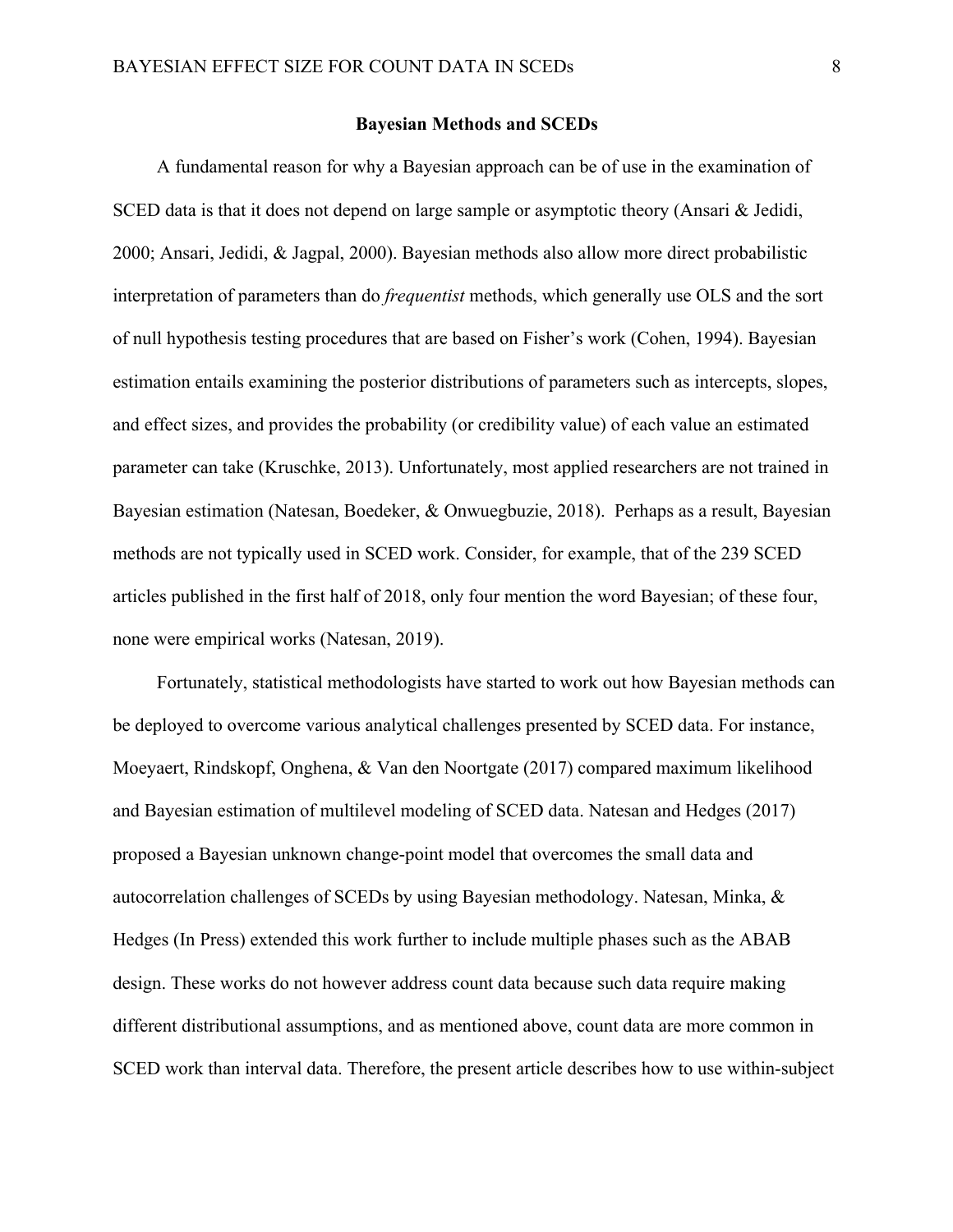Bayesian effect sizes and in particular addresses statistical complexities that arise from using count data (the Bayesian rate ratio or the BRR). It is of import to note that the BRR we present is a within-subject effect size and cannot be directly used in meta-analyses unlike the one proposed by Hedges et al. (2012). Nonetheless, we see this proposed BRR as the first step to build an equivalent between-subject effect size for count data that can be used for meta-analyses. Importantly, the programs used to compute the indices for ABAB designs are available to download for free from github (https://github.com/prathiba-stat/Bayesian-rate-ratio) along with annotations so that researchers can modify and input data for their own research. By demonstrating this method, discussing its advantages, and making the software codes accessible, this article can help researchers compute the BRR. In addition, since SCED researchers commonly use visual analyses, we show how to visually examine posterior density plots and regions of practical equivalence (ROPE), which we consider to be a part of the BRR process. With that background, there are three fundamental reasons for why a Bayesian approach should be considered when analyzing SCED data. We present these issues and then describe BRR.

#### **Use of Bayesian Estimation: An Overview of Three Fundamental Issues**

In Bayesian methods, each parameter estimate (an outcome that is calculated) represents a distribution of values; in contrast, when using frequentist methods one calculates a point estimate and applies a null hypothesis test. A Bayesian parameter can be of greater utility than a null hypothesis significance testing, and associated CI, derived from frequentist statistics. This is because a) a frequentist CI is often misunderstood in practice, and b) by itself does not support replication research, representing two fundamental issues that warrant use of Bayesian estimation. As for the first issue, unless the interpreter of frequentist results is well acclimated to how the process works, it can be easy to misconstrue a finding. To explain, when a frequentist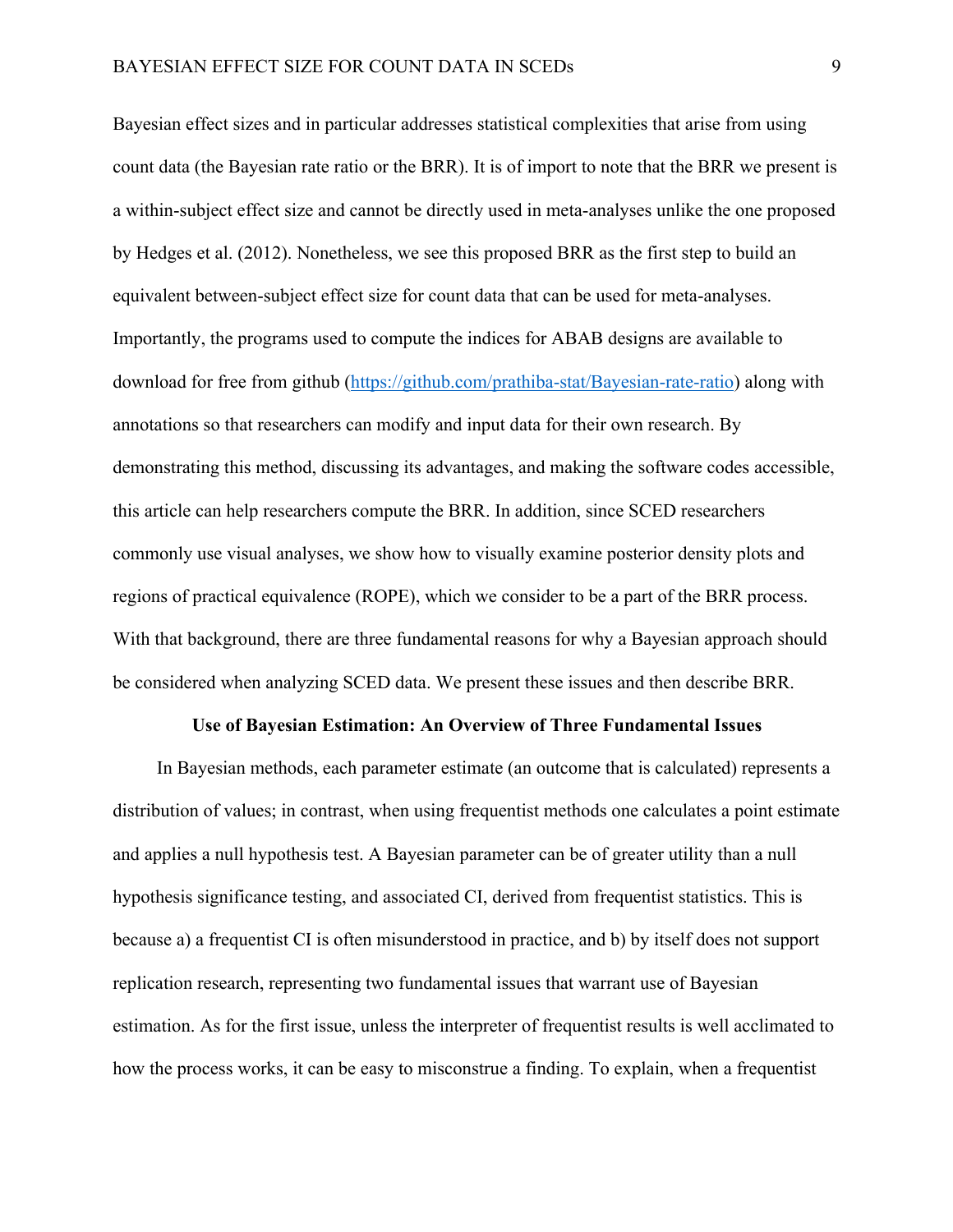95% CI (or 68%, etc.) is constructed around a point estimate, such as a standardized mean difference effect size (SMD), this does not mean that there is a 95% chance that the observed difference is a true representation of a population difference (Gelman, Carlin, Stern, Dunson, Vehtari, & Rubin, 2013). Yet according to Cohen (1994) this is the incorrect interpretation many will make.

To explain, consider 10,000 samples. If one were to obtain CIs from these 10,000 samples then a 95% CI means that 95% of these CIs would contain the true value. In sum, constructing the frequentist CI entails using normal curve theory to provide a sense of how many of some number of (theoretical) sample draws contain the null value, and thereby gives a researcher a basis on which to consider whether to reject a null hypothesis. With that background, the frequentist CI is often misinterpreted as representing the probability that the point estimate (in this example, the observed SMD) is the population parameter, or close to the population parameter (again, see Cohen, 1994). But to be clear, one might be highly confident in rejecting a null hypothesis using frequentist methods but still have limited capacity in guessing the actual value of population parameter. In contrast, in Bayesian estimation the probability that a statistical estimate falls in the 95% credibility interval is much more straightforward. The chances that the observed SMD reflects the actual population value is, well, to be interpreted as 95% (Kruschke, 2015).

This connects to the second fundamental issue. This form of interpretation supports replication research, which has become an important topic in special education (e.g., Cook, 2014). This is because researchers should be using prior information to hypothesize (and empirically test) the size of a plausible treatment impacts on some outcome measure. As more information is gathered, the hypothesis becomes more refined. Hence, having a Bayesian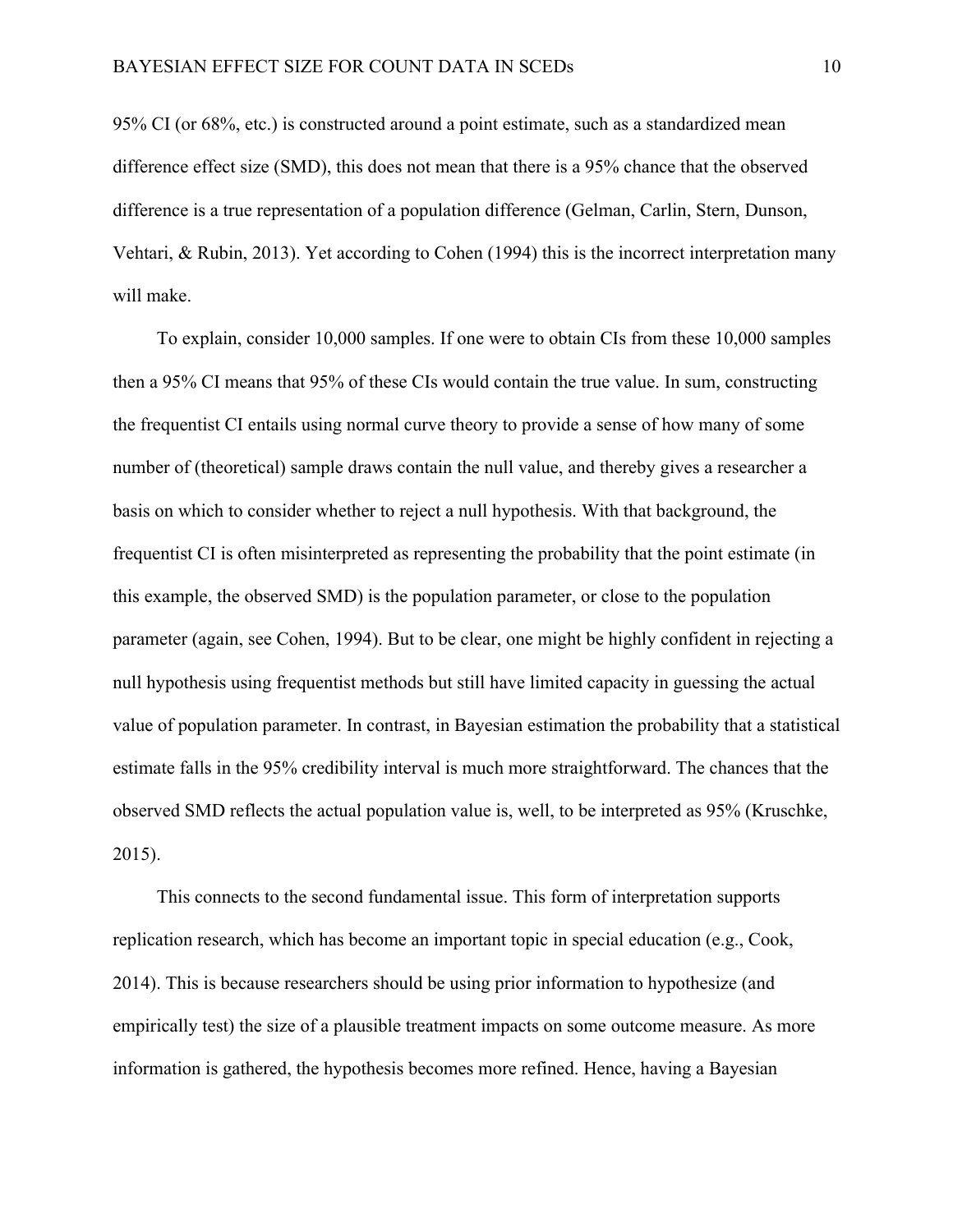mindset entails continued thought about replication. If researchers are working with distributions of plausible treatment values, they will be in a stronger position to specify the strength of an intervention in advance of a study.

A third big picture issue is that Bayesian methods can more easily accommodate model complexities and several data types in a way that addresses the numerous concerns described earlier in this article. These methods can handle proportion and count data, which are common in SCED work (e.g., Rindskopf, 2014), and Shadish et al. (2013) found that Bayesian estimates of autocorrelation were more accurate than frequentist estimates. In all, we are not advocating that frequentist methods be discontinued in SCED research but we do argue that they are often poorly suited to SCED data analysis so should be used more sparingly. In contrast, Bayesian approaches do not entail the same drawbacks and they can complement visual analyses. With that background, we turn to BRR details.

#### **Applying the BRR to SCED Count Data**

The Bayesian model used to analyze SCEDs in the present study is based on an interrupted time-series design that entails Bayesian estimation (Natesan, 2019; Natesan & Hedges, 2017, 2019; Natesan, Minka, & Hedges, 2019). As the name implies, an interrupted time-series design is a longitudinal design with time as the independent variable and has an outcome variable of interest tracked across time. A sudden introduction or withdrawal of a stimulus at a certain time-point causes an interruption in the pattern obtained until this timepoint. Following this interruption, the outcome variable may follow a different pattern. This is the typical setup of an interrupted time-series design. Thus, SCEDs are variants of these designs. In fact, in the ABAB design that we will illustrate, there are three interruptions – baseline to intervention, removal of baseline from intervention, and reintroduction of intervention. We refer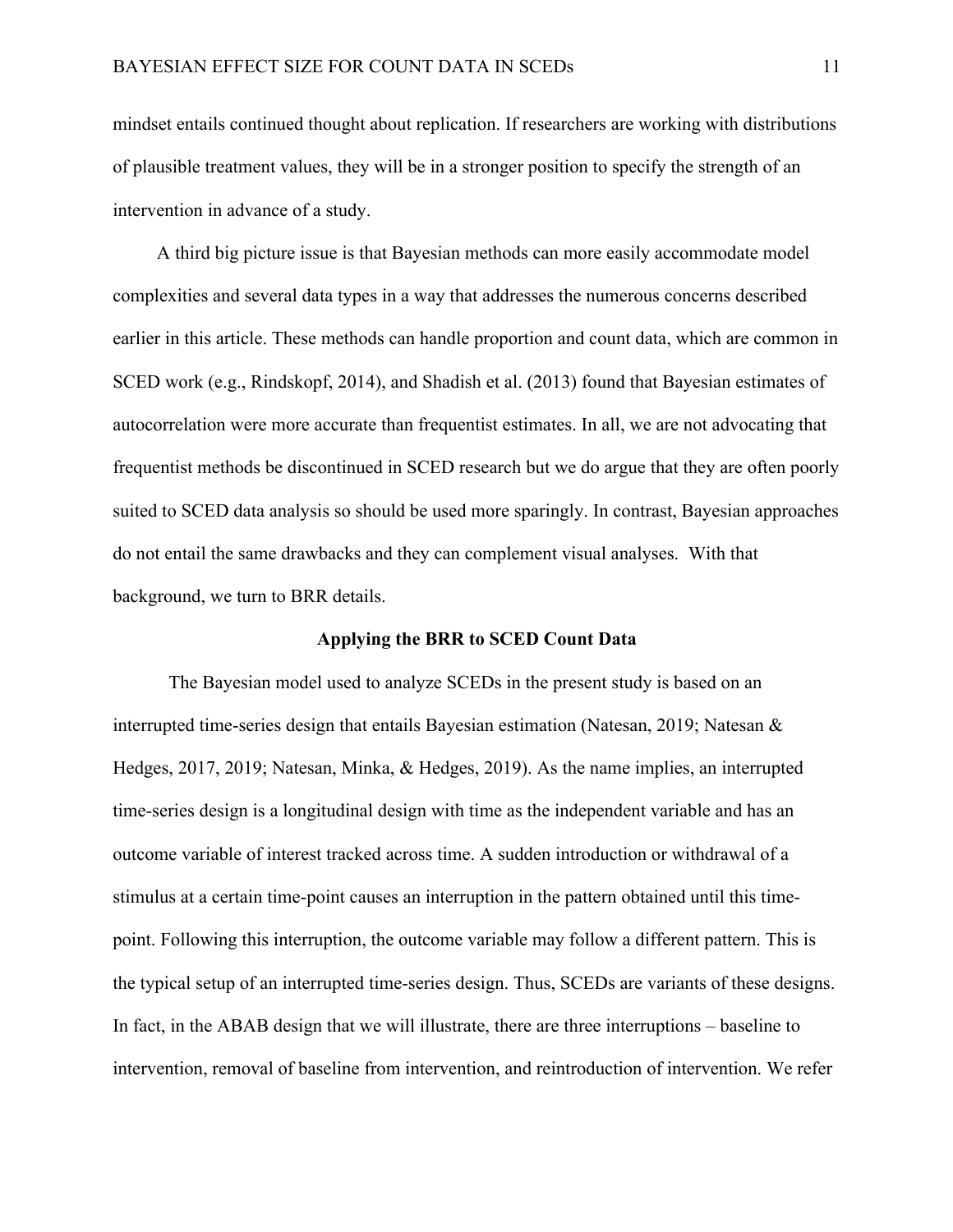to the Bayesian estimation of an interrupted time-series design as a Bayesian interrupted timeseries (BITS) design. In our conceptualization of BITS, intercepts vary by phase (as in AB phases used in most SCEDs). We assume use of count data and in this approach the dependent variable is modelled using Poisson regression. We do not assume trend in the data that may appear due to anything other than autocorrelation because research has shown that BITS CIs of SCED data with autocorrelation and trend due to source other than autocorrelation severely underperform (Natesan  $\&$  Hedges, 2019). In fact, the model confounds the patterns due to two sources of trend, that is, autocorrelation and trend from other sources such as a growth or decline in the outcome variable, that it is impossible to separate the variance that can be attributed to trend and the variance that can be attributed to autocorrelation. Natesan and Hedges (2019) recommend that for SCEDs, models that estimate only autocorrelation or trend due to other sources be estimated and not both in the same model. Therefore, only the simplest model, that is, the model with intercepts and autocorrelations alone is considered in the present study. The observed value at the first time point  $(y_{p1})$  in Phase p follows a Poisson distribution with mean  $\hat{y}_{p1}$  where  $\hat{y}_{p1}$  is the probability of obtaining a given response on the given model. The rest of the time series follows a Poisson procedure with 1-lag autocorrelated errors (e.g. Harrop & Velicer, 1985; Velicer & Molenaar, 2013). The predicted values in the rest of the time series are distributed as:

$$
y_{pt}|H_{pt-1}, \Theta \sim Po(\hat{y}_{pt|(pt-1)}).
$$
 (1)

In Equation 1,  $H_{pt-1}$  is the past history,  $\Theta$  is the vector of parameters, and Po refers to Poisson distribution. Essentially, what Equation 1 demonstrates is that the predicted value of the dependent variable at Time  $t$  in Phase  $p$  is Poisson-distributed as the probability of the predicted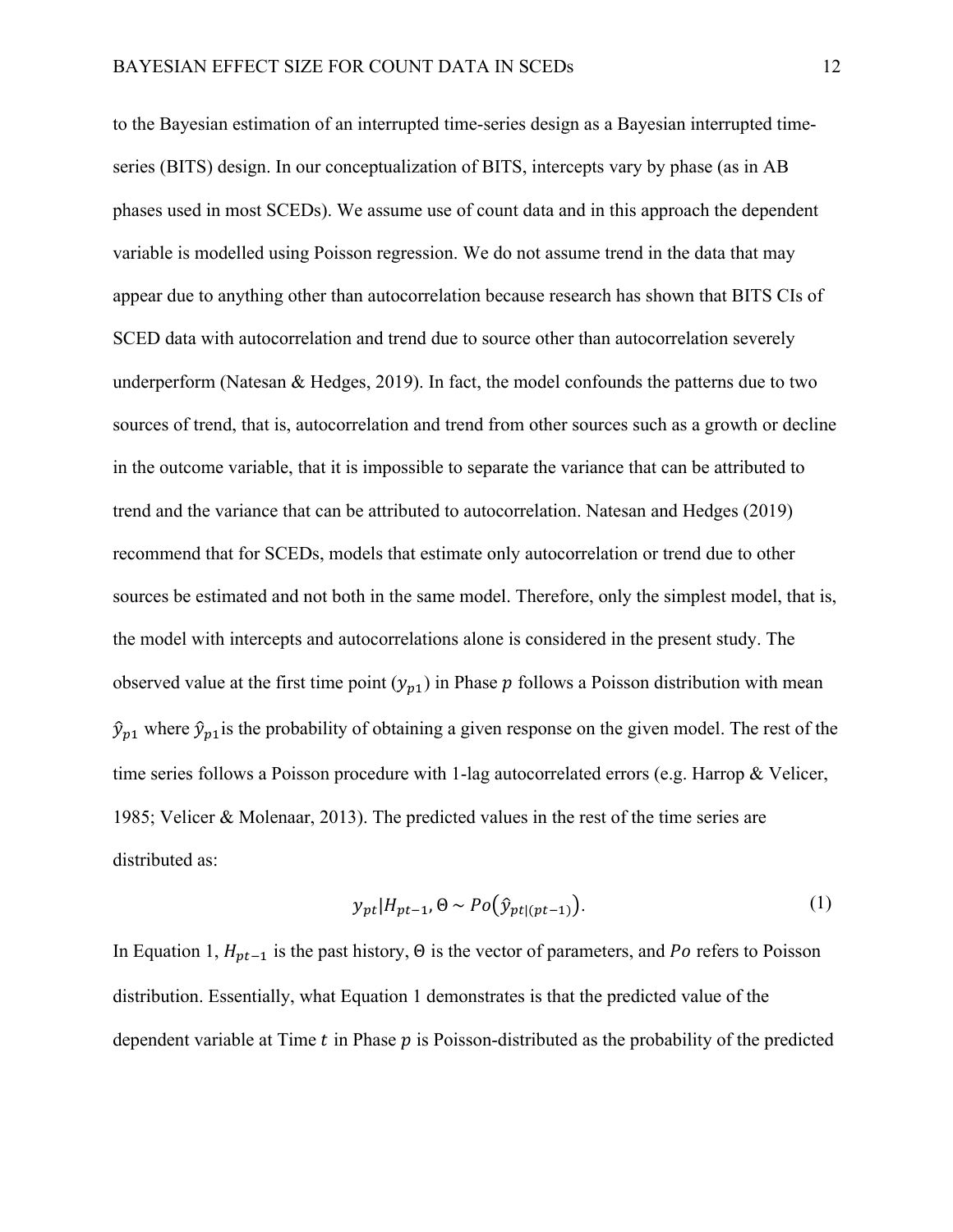value of the current data point given the past history, or the value of the previous data point. The generalized linear model and the serial dependency of the residual  $(e_t)$  can be expressed as,

$$
\hat{y}_{pt} = \begin{cases}\n\exp\left(\beta_{01} + e_{pt-1}\right), & \text{if } t \le t_b \\
\exp\left(\beta_{02} + e_{pt-1}\right), & \text{otherwise}\n\end{cases} \tag{2}
$$

$$
e_{pt-1} = \rho e_{pt-2} + \varepsilon. \tag{3}
$$

In Equation 2,  $\hat{y}_{pt}$  is the probability of the predicted value of the dependent variable at Time t in phase p;  $\beta_{01}$  and  $\beta_{02}$  are the means or intercepts of Phase 1 and Phase 2, respectively;  $e_{pt}$  is the error at Time t in Phase  $p$ ;  $\rho$  is the autocorrelation coefficient; and  $\varepsilon$  is the independently distributed error. In Equation 3, e is white noise created by a combination of random error  $(\varepsilon)$ and autocorrelation between adjacent time-points  $(\rho)$ . Their standard deviations are derived from Equation 4.

$$
\sigma_e = \frac{\sigma_\varepsilon}{\sqrt{1 - \rho^2}} \,. \tag{4}
$$

Consider a design with only two phases: baseline and treatment. Let the time-points in the baseline phase be 1, 2, ...,  $t_b$  and in the treatment phase be  $t_{b+1}$ , ...,  $t_n$ . Then the intercept  $\beta_{0p}$  can be modeled as:

$$
\beta_{0p} = \begin{cases} \beta_{01}, & \text{if } t \le t_b \\ \beta_{02}, & \text{otherwise} \end{cases}
$$
\n
$$
(5)
$$

The intercepts are drawn from normal distributions with hyperpriors (i.e., prior on a prior) in order to reduce the impact of prior specification on the estimates (Natesan, Nandakumar, Minka, & Rubright, 2016). The means of these normal distributions ( $\mu_{0p}$ ) are independently drawn from normal distributions with standard deviations for each phase independently drawn from gamma distributions.

$$
\beta_{0p} \sim norm(\mu_{0p}, \sigma_p^2) \tag{6}
$$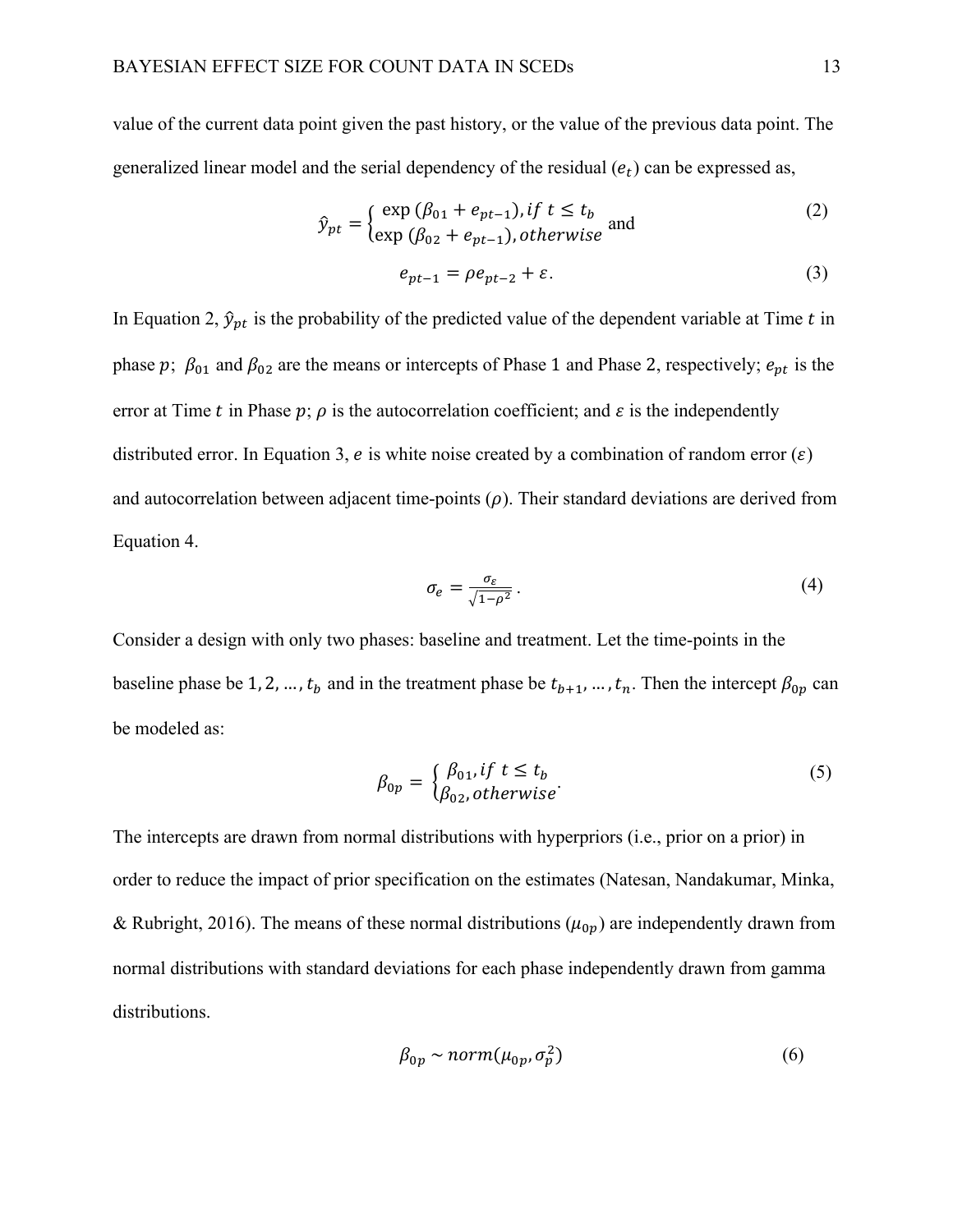$$
\mu_{0p} \sim norm(0, 100); p = 1, 2 \tag{7}
$$

$$
\sigma_p \sim gamma(1, 1). \tag{8}
$$

Although the use of appropriate priors is very much a growing field and there is no generic guidance on whether there is a prior that works for all parameters (this is probably not possible), the general rule for use of priors is to use reasonable estimates with reasonable uncertainty specification. For instance, Natesan, Nandakumar, Minka, and Rubright (2016) conducted a study of prior comparisons that showed that using priors that matched the generating distribution produced comparably good estimates as hierarchical priors as used in the present study. However, using extremely less informative priors such as having a very large standard deviation led to improper posteriors. In general, when nothing is known about the estimates, a sensitivity analysis where different priors are tested to see how they affect the posterior distributions is recommended.

An effect size estimate of the treatment can be obtained from the posterior distribution of the rate ratio of the mean of the distribution from which the intercepts are drawn as given in Equation 9.

$$
\mu_{ratio} = \frac{e^{\mu_2}}{e^{\mu_1}}\tag{9}
$$

The rate ratio can be interpreted as the ratio of the rate between the treatment and the baseline phases. Larger rate ratio values are desirable for positive outcome variables because this would indicate the effectiveness of the intervention in increasing the occurrence of positive outcome variables in the treatment phase compared to that of the baseline phase. In the ABAB design, there will be 3 rate ratio effect sizes that will measure intervention effect, removal of intervention effect, and reintroduction of intervention effect.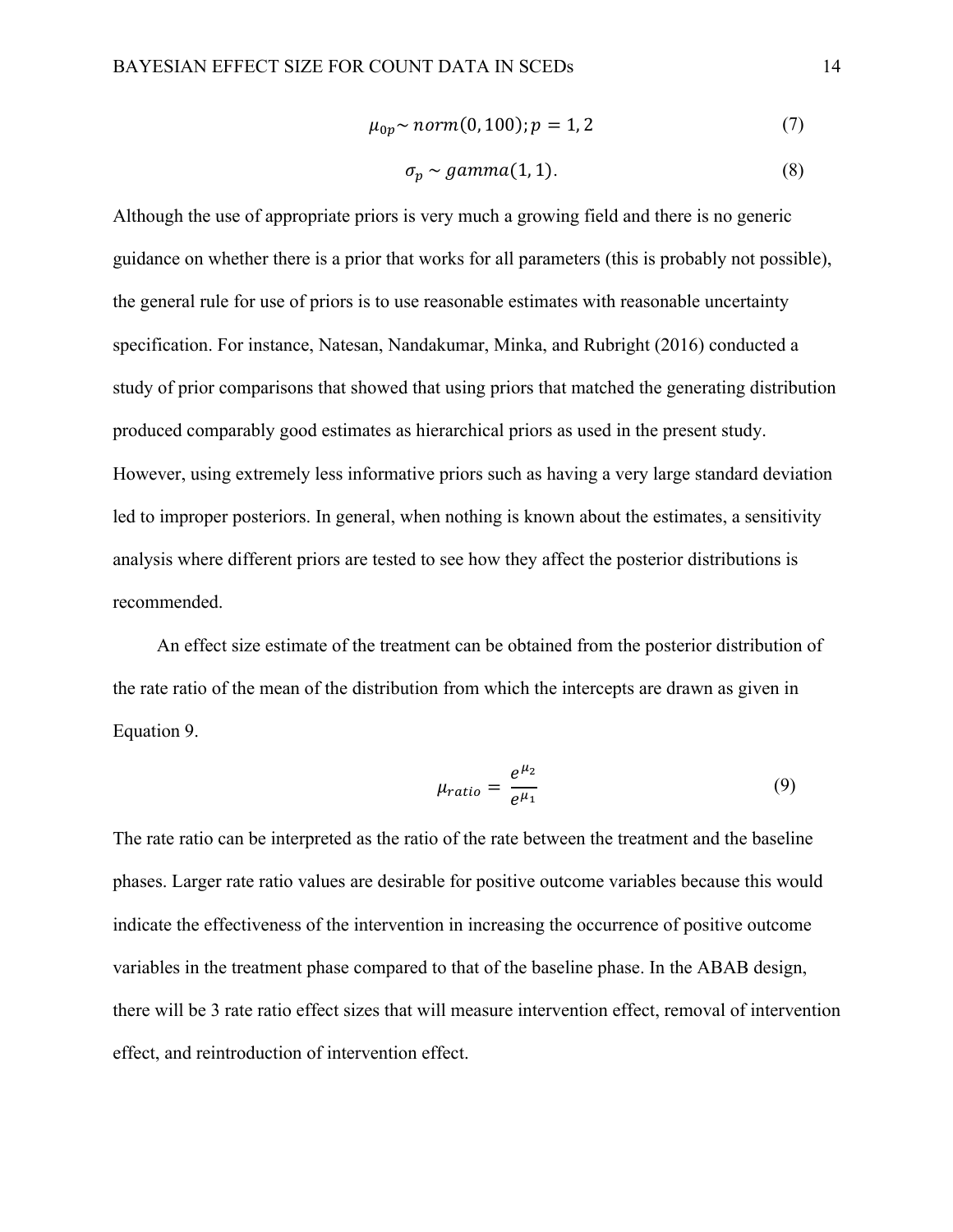The details of the Gibbs sampler are given in Appendix A. We now demonstrate how these concepts can be applied to a real dataset obtained from a SCED that implemented a function-based comprehensive behavioral intervention. This intervention was implemented to decrease problem behavior and increase socially appropriate behavior of four children in an elementary school.

#### **ABAB Example**

In the study by Lambert, Cartledge, Heward, and Lo (2006), the effect of response cards on disruptive behavior of urban fourth-grade students during Math lessons was measured. The baseline phase was with a single-student responding and the treatment phase was where each student would write a response to a question posed by the teacher. Students with frequent disruptive behaviors in the classroom were selected to participate in the study. We chose this study's data because it used ABAB design with count data, which was appropriate for demonstrating BRR for count data. The number of disruptive behaviors during single-student responding (SSR) and response card phase (RC) for the students was the outcome variable. The data are plotted in figure 1.

#### INSERT FIGURE 1 ABOUT HERE

#### **Visual Analysis Results and Discussion**

Visual analysis is commonly used to determine the existence of a functional relation between the independent and dependent variables and to specifically determine the stability of the behavioral pattern, change in the level of performance, immediacy of effect, direction of the trend line, and consistency in data across similar phases. In addition to visual analyses, the Nonoverlap of All Pairs (Parker et al., 2011) effect size was computed to determine the magnitude of effect. NAP is a non-parametric technique to measure overlap for two phases and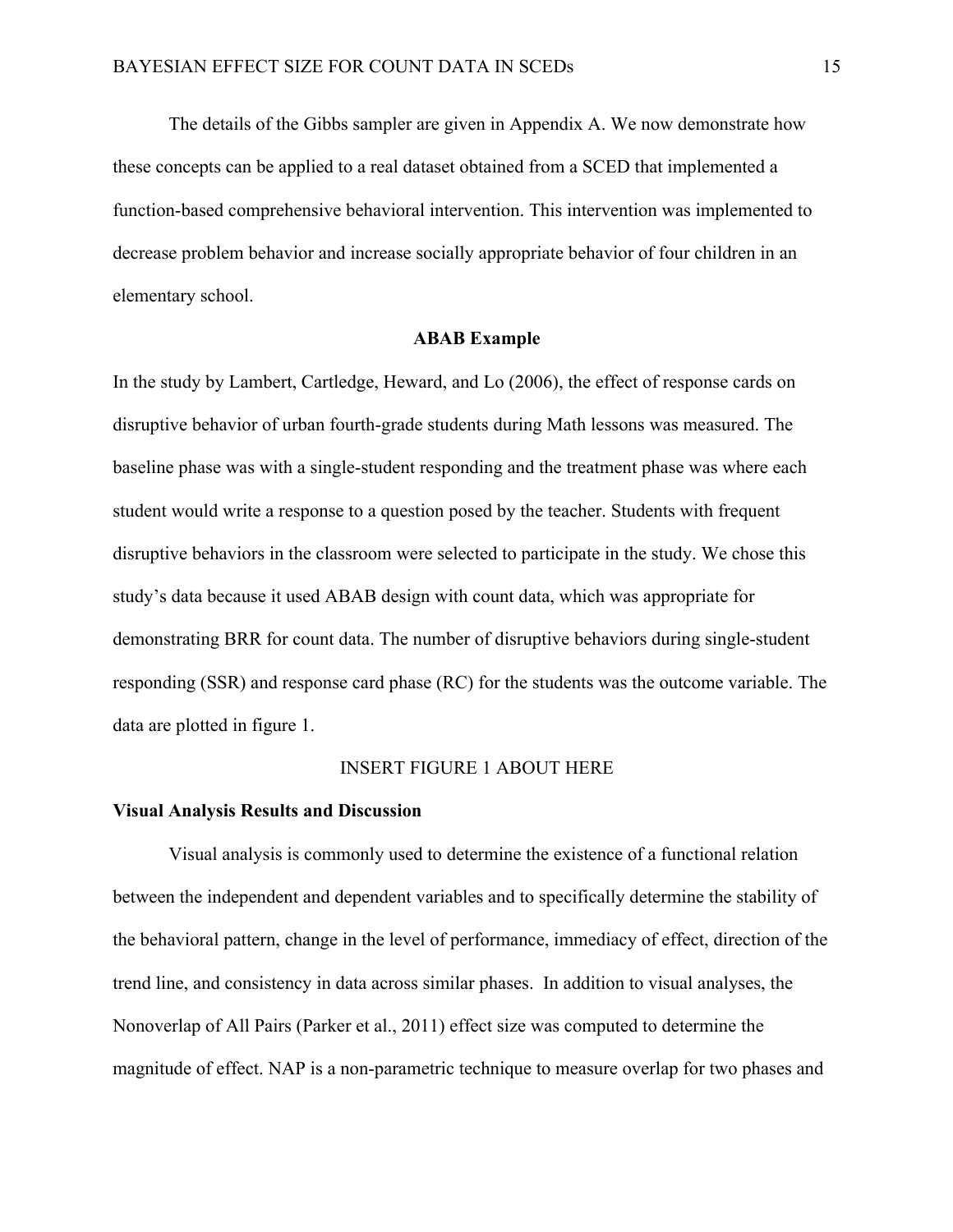yields the percentage of improvement data across adjacent phases. It does not account for trend. Although Parker and Vannest (2009) claim that it is appropriate for nearly all data types and distributions, it cannot distinguish between various levels of non-overlap. For instance, a 100% non-overlap could be due to outliers or unusually big effects or very small effects.

As shown in Figure 1 and noted by the authors, the mean and median for Group A across blocks of sessions during the first baseline was 7 instances of disruptive behaviors. The mean decreased to  $0.5$  during the first intervention phase (median  $= 0$ ). Similarly, the mean increased to 7.875 (median = 8) during the second baseline and then decreased to 2 (median = 2) when intervention was reinstituted. Data show an immediate effect where the average of the last three baseline I data points show an average of 6.33 which decreased to 0.67 for the first three data points in intervention I. A similar pattern was noted following a reversal and reinstitution of intervention, going from an average of 0.9.33 in baseline II to 2.66 for the first three data points for intervention II. The trend is not clearly discernible from the figure. Finally, data also show consistency in the pattern across similar phases when the independent variable was manipulated to document replications of effect. Results for the NAP effect size are given in Table 1. The results show that there is no overlap between the phases.

## INSERT TABLE 1 ABOUT HERE

#### **Statistical Analyses**

JAGS 4.0.0 (Just another Gibbs sampler, Plummer, 2003) was used to fit the data. The R package runjags (Denwood, 2016) runs parallel chains and iterates the model estimates until convergence. Runjags checks convergence using two convergence diagnostics: the multivariate potential scale reduction factor (MPSRF, Brooks & Gelman, 1998) and Heidelberger and Welch's convergence diagnostic (Heidelberger & Welch, 1983). Four chains were run. The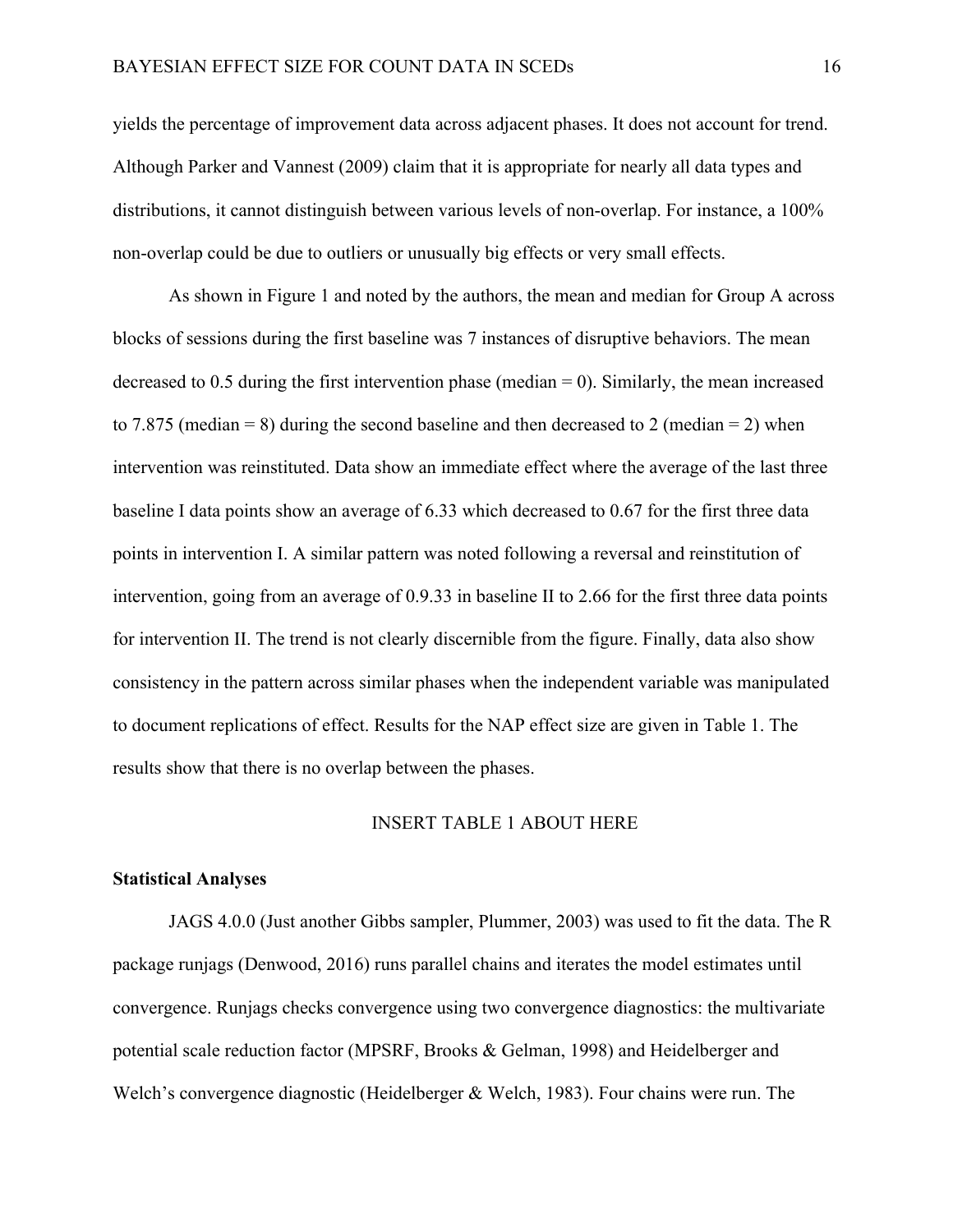corresponding JAGS code is given in github. The estimates are shown in Table 2.

# INSERT TABLE 2 ABOUT HERE

**Level changes.** The estimated levels of the outcome variable in both baseline and intervention phases are approximately equal to the means reported in the visual analysis section (6.45 and 0.5, respectively). Readers can compare the exponent of the  $\beta_{01}$  (from equation 6) means and quantiles with the reported means. For instance, the mean in the first baseline phase was 7 and in the intervention phase was 0.5 in the visual analysis. The posterior mean of  $\beta_{01}$  was 6.45 [ $exp(1.86) = 6.45$ ]. The difference in the mean of the outcome variable of the Bayesian and visual analyses estimates was less than or equal to 1. The posterior means of autocorrelations of the data ranged from .04 to .28. The corresponding posterior standard deviations ranged from .18 to .27. The posterior standard deviations are rather small for all phases. The posterior means of autocorrelations are not negligible for two phases indicating that the results would be suspect if autocorrelations were not modeled. However, the autocorrelation was negligible for the third phase.

## INSERT FIGURE 2 ABOUT HERE

**Rate ratio effect size.** Posterior density plots of the rate ratio effect sizes are given in Figure 2. To recap, the rate ratio is interpreted as a reduction or increase in treatment compared to the baseline. Therefore, the decrease in the outcome variable was .06 times of what it was in baseline phase I. When considering 95% of the highest density interval (HDI) of the posterior density, the outcome variable in intervention phase I is .02 to .17 times of what it was in baseline phase I. This shows that disruptive behaviors in the first intervention phase were only 0.2 to 17% of what they were in the baseline phase. Similarly, the outcome variable in baseline phase II is 2.9 to 23 times higher than it was in intervention phase I and the outcome variable in intervention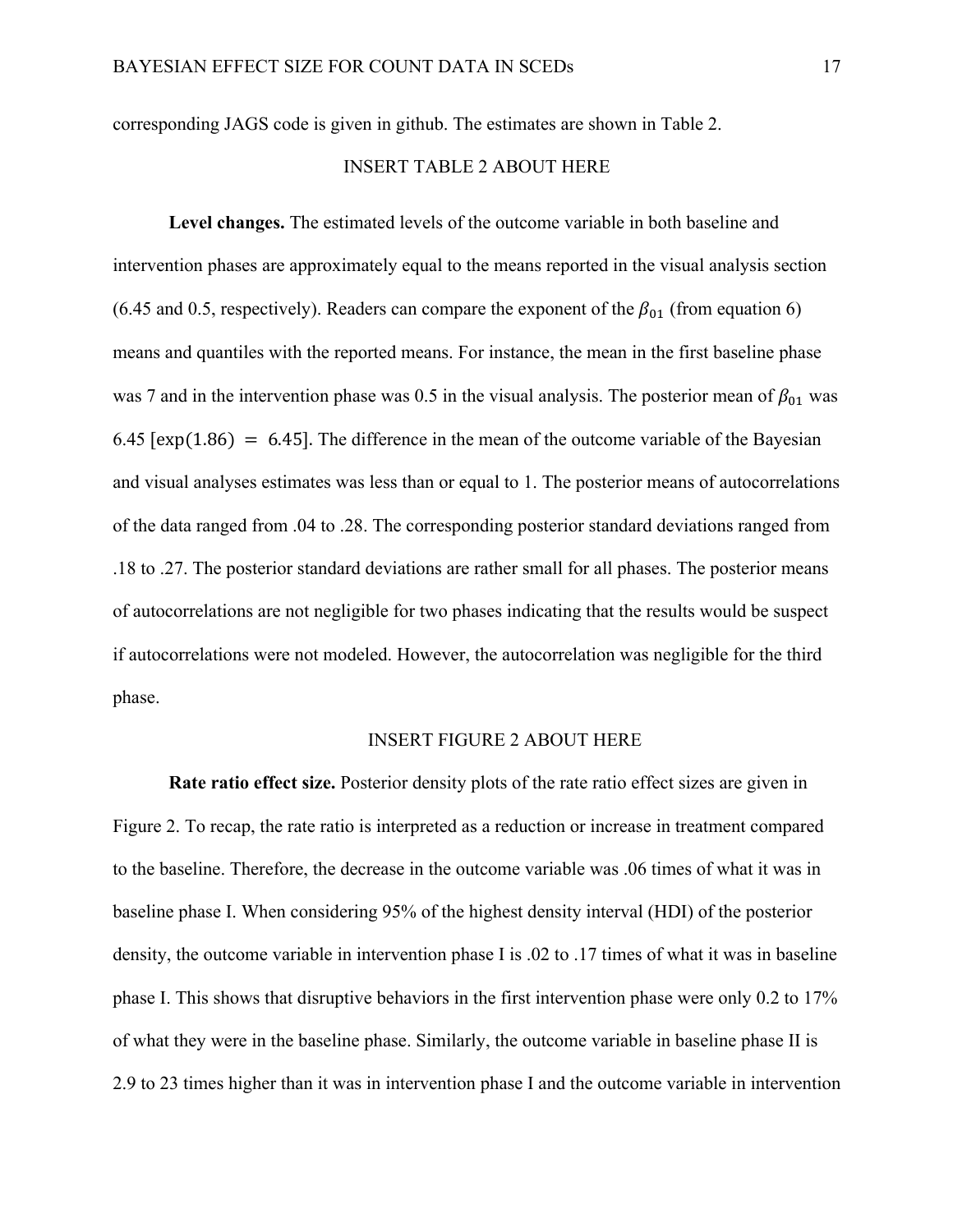phase II is 0.144 to 0.38 times lower than in baseline phase II. The researcher is now free to choose a region of practical equivalence (ROPE, Kruschke, 2013) where the null hypothesis that there was no effect can be accepted based on what values the researcher deems to be negligibly different from the null. The posterior distribution of the rate ratio in Figure 2 gives both the probable values of the rate ratio and their corresponding probabilities (i.e., probability density). For instance, the effect size between baseline phase I and intervention phase I is peaked at .06 (mode) and its probable values run from approximately .02 to .2 with 95% of the values lying between .02 and 0.17. This is the 95% highest density interval.

Suppose we decide that a treatment is effective only if the outcome variable is decreased to not more than 40% of the original frequency of disruptive behaviors. We see that none of the posterior distributions for the phase changes between baseline I and intervention I, and baseline II and intervention II contain the value of .4. Similarly, the posterior between phase change from intervention I to baseline II does not contain the reciprocal of .4 which is 2.5. The null can be accepted for all phase changes because the probabilities of the rate ratio of outcome variable being less than .4 times for phase change between baseline and intervention and greater than 2.5 times for phase change between intervention and baseline are 100% for all 3 phase changes as seen in Figure 2. The vertical lines at .4 and 2.5 in the figure show the hypothesized value chosen by the researcher and the percentage value in the figure represents the probability mass that falls on the right side of the hypothesized value for the first and the last phase changes. Obviously, this direction is reversed for the change in phases between intervention I and baseline II because here the researcher would be looking for an increase in the outcome variable to at least 2.5 times the value in the intervention I phase.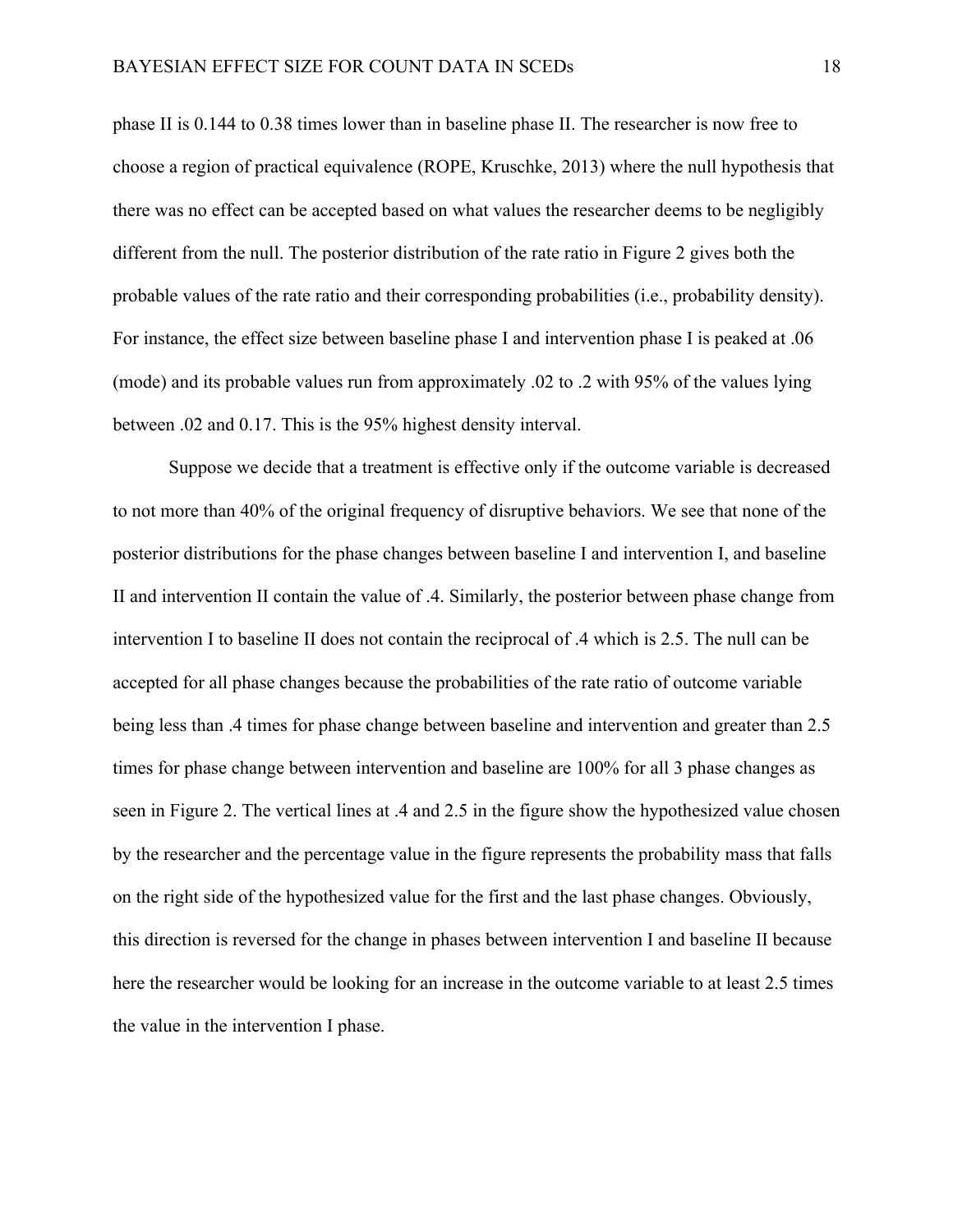In sum, we can see that the results of the statistical analysis support the results of visual analysis with respect to the median and mean estimates of the outcome variable in each phase and the presence of immediacy effect. However, what BRR adds over the visual analysis is that it produces a statistically sound effect size with posterior distribution which can be used to make decisions about the statistical significance of the effect, and produces estimates of autocorrelation, and other statistics along with their respective posterior distributions. This is clearly an addition to the existing protocol that is generally used for analyzing count data in SCEDs.

#### **Limitations**

One key limitation of the BRR that we present, relative to synthesis work, is it is based on within-subject and not between subject contrasts. Hence, it is not (yet) appropriate for use in synthesizing effects size estimates derived from group-design studies like randomized controlled trials. Fundamentally, the variance properties in SCEDs and group-design studies tend to be very different, rendering different playing fields (see for e.g., Lipsey and Wilson, 2001). We do anticipate that with extensive simulation work a procedure that allows for syntheses across effect sizes is possible, but for now BRR should be seen as a way to gain statistical insights into single studies and facilitate syntheses across multiple SCEDs. There is a learning curve associated with implementing the codes that are attached to this article. But the rewards for computing BRR are well worth the effort as we have demonstrated in the previous sections. The appropriate use of priors needs to addressed at this juncture. Improper priors can lead to improper posteriors. Therefore, it is recommended that researchers try various prior specifications for their analyses and test if the posteriors are sensitive to prior specification. This type of sensitivity analysis can produce more confidence in the posterior estimates. Finally, the fact that this is a ratio presents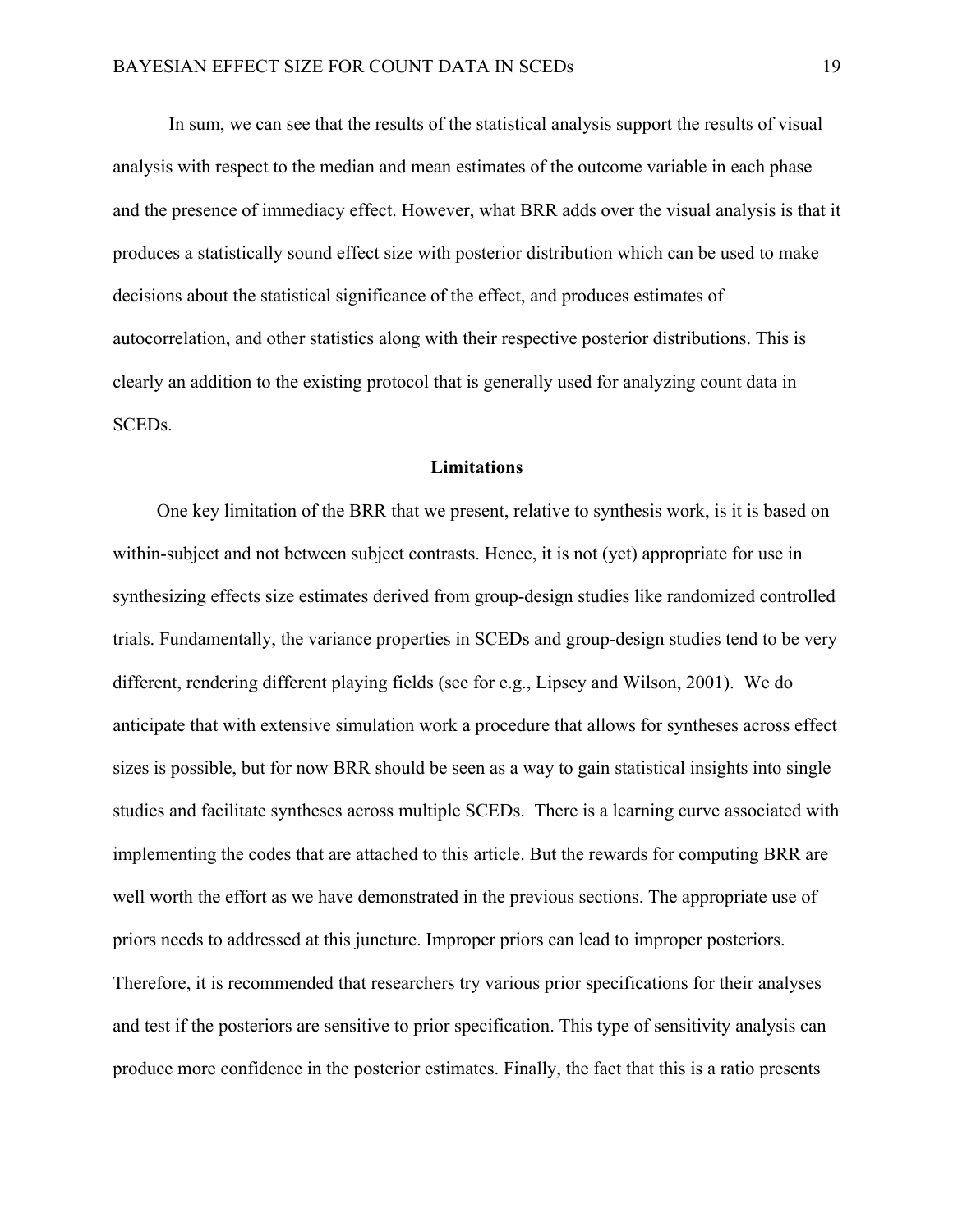the researcher with a possible set of two problems: (1) when the denominator value is zero or very close to zero, (2) when the denominator value has a very large posterior standard deviation. Although one could logically truncate the posterior by removing the lowest and the highest, say 1% of the posterior estimates to compute the rate ratio, this is a crude fix. Thus, this are remains an avenue for further research.

#### **Conclusion**

The main purpose of the present study was to present the BRR effect size for supplementary use in the analysis of SCED data. The model we presented estimates autocorrelation along with BRR. The estimates of the intercepts from both visual and statistical analysis were similar. The autocorrelation estimates could not be computed using visual analysis, but their rather high values from the statistical analysis shows that this statistic cannot be ignored. The BRR also produced plots that showed regions of practical equivalence which are a nice addition to the visual plots in SCED analysis. Researchers can visually detect the magnitude of the effect based on the posterior distributions of the rate ratio. However, we cannot altogether abandon visual analysis because of their simplicity and ease of use. As mentioned before, Bayesian estimation has a steep learning curve associated with it and many articles, workshops, and courses need to be made available to help applied researchers use this method. Shiny apps and easy to use software tools would also help improve the user-friendliness of the methodology.

BRR can (a) deal with count data, (b) handle small samples, (c) produce interval estimates of uncertainty, and (d) complement visual analyses via ROPE. In principle, BRR could also be used in SCED research syntheses (a point to be demonstrated in future work). Hence, BRR is a new and useful analytic tool for SCED analyses. We have shared the programs used to produce rate ratio effect size estimates and the ROPE comparisons.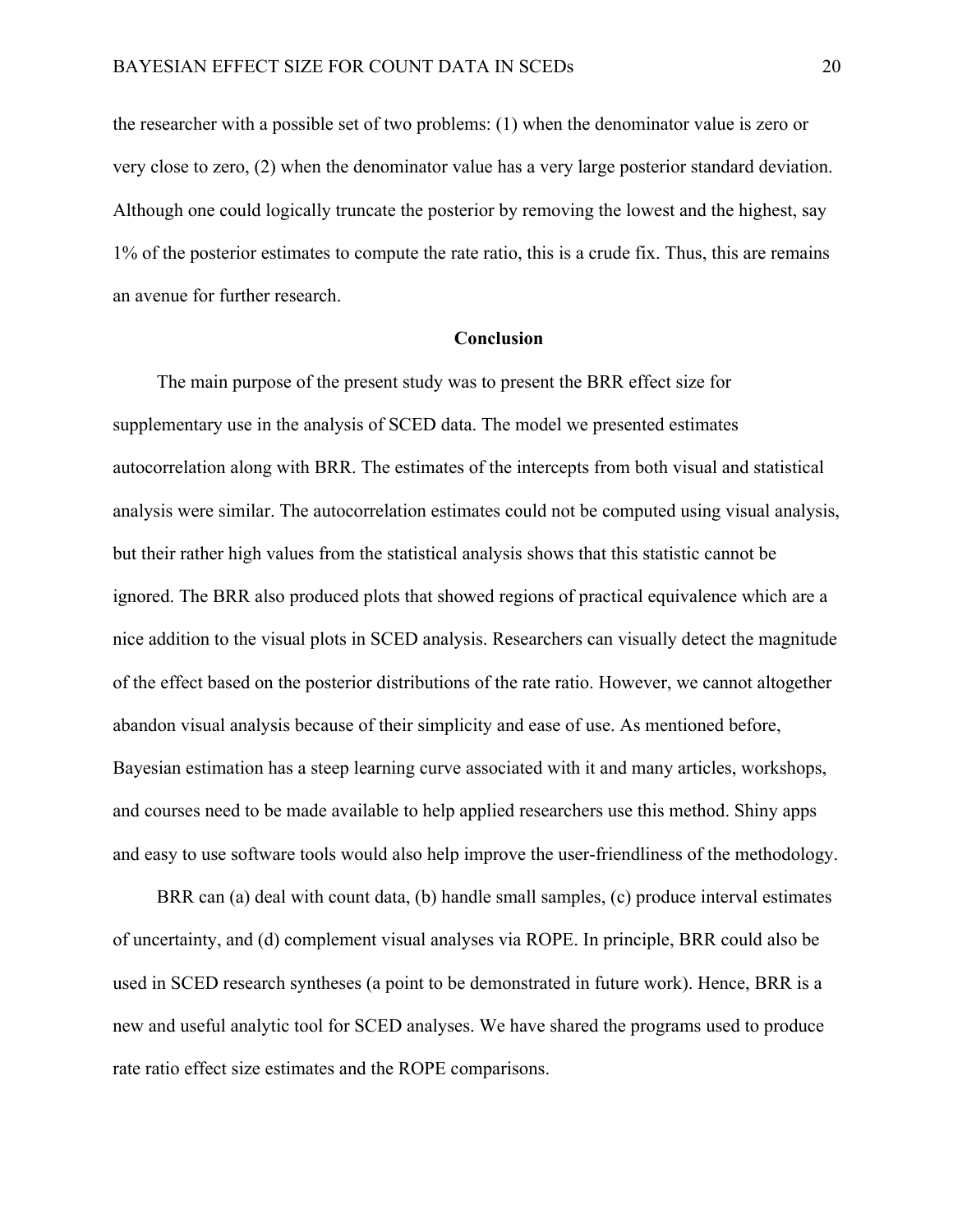The fact that the rate ratio estimation is made possible even for such short time-series is compelling evidence of the flexibility of Bayesian modeling. To date, the model we presented is the only inferential statistical procedure that estimates intercepts and effect sizes, accounts for autocorrelations and small sample sizes, and works with count data. This form of estimation can thus yield better understanding of SCED data and could, in principle, support SCED research syntheses. However, recall the limitation that the effect size used here is still based on a withinsubjects design. Further work is needed to understand if and how Bayesian procedures might quantitatively synthesize within-subject and between-subject effects.

We think that researchers who use SCEDs when combining research and practice (praxis) or researchers who engage in synthetic SCED work will be interested in use of the BRR as either an alternate or complementary analytic approach. Furthermore, given the amount of SCED synthesis work conduced in the field, exploring the use of new effect sizes that account for several difficulties with OLS methods and can be used to complement visual analyses should provide a basis for the long-term viability of the BRR. The BRR will be of further utility within psychology research (and science-practitioners who conduct SCEDs) if user-friendly internet freeware can be developed and tested, which is a step that will be pursued in future work.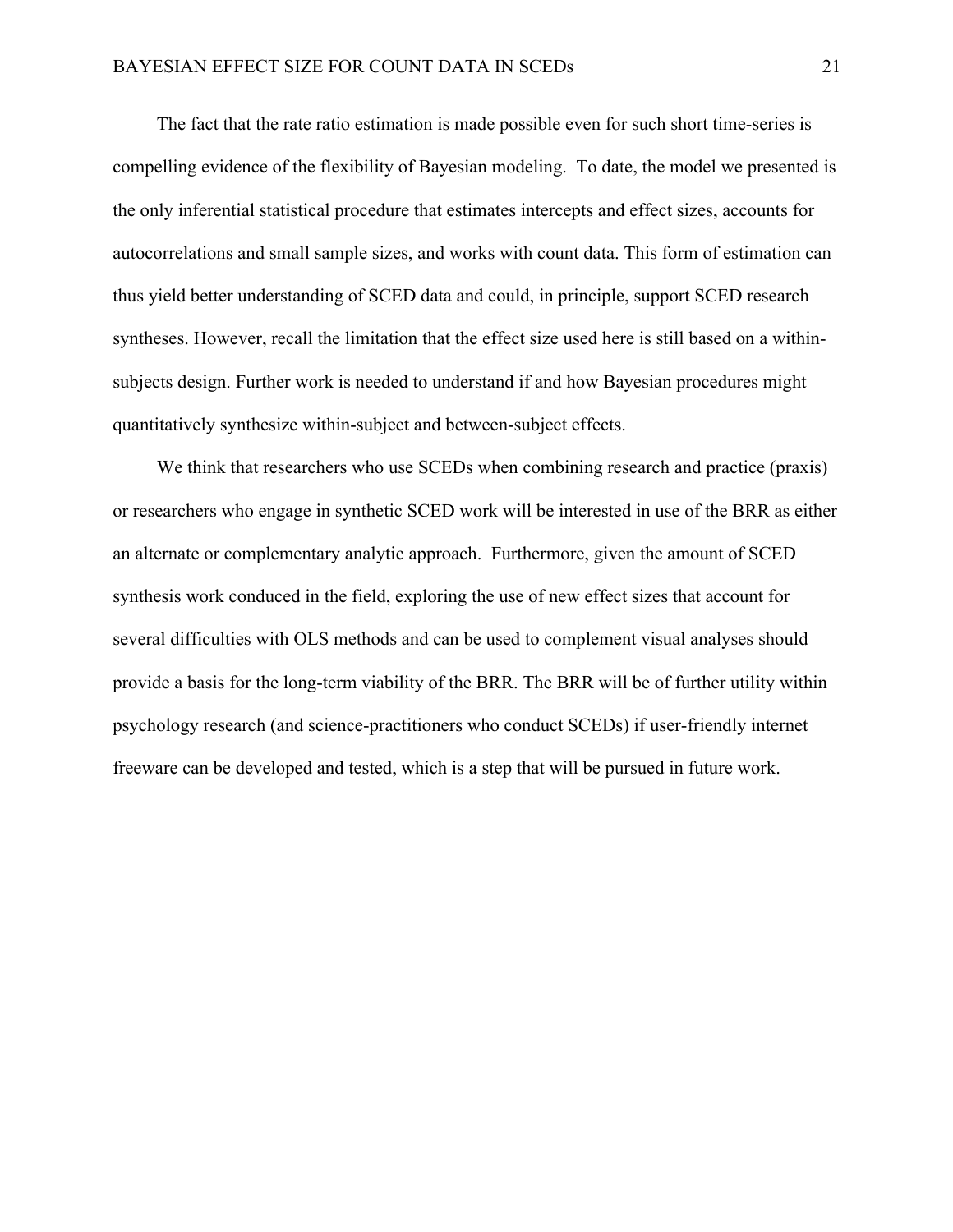## References

- Albert, J. H. (1992). Bayesian estimation of normal ogive item response curves using Gibbs sampling. *Journal of Educational and Behavioral Statistics, 17*(3), 251-269. doi: 10.3102/10769986017003251
- Ansari, A. & Jedidi, K. (2000). Bayesian factor analysis for multilevel binary observations. *Psychometrika, 65*, 475-497. doi: 10.1007/BF02296339
- Ansari, A., Jedidi, K., & Jagpal, S. (2000). A hierarchical Bayesian approach for modeling heterogeneity in structural equation models. *Marketing Science, 19*, 328-347. doi: 10.1287/mksc.19.4.328.11789
- Briesch, A.M., & Briesch, J.M. (2016). Meta-Analysis of behavioral self-management interventions in single-case research. *School Psychology Review, 45*, 3-18. doi:. 10.17105/SPR45-1.3-18
- Brooks, S., & Gelman, A. (1998). Some issues in monitoring convergence of iterative simulations. *Journal of Computational and Graphical Statistics, 7*, 434-455. doi: 10.1080/10618600.1998.10474787
- Brossart, D. F., Parker, R. I., Olson, E. A., & Mahadevan, L. (2006) The relationship between visual analysis and five statistical analyses in a simple AB single-case research design, *Behavior Modification, 30*, 531-563. doi: 10.1177/0145445503261167
- Chaffee, R.K, Briesch, A.M., Johnson, A.H., & Volpe, R.J. (2017). A meta-Analysis of classwide interventions for supporting student behavior. *School Psychology Review, 46*(2), 149-164. doi: 10.17105/SPR-2017-0015.V46-2
- Cohen, J. (1988). *Statistical Power Analysis for the Behavioral Sciences* (second ed). Hillsdale, NJ: Lawrence Erlbaum.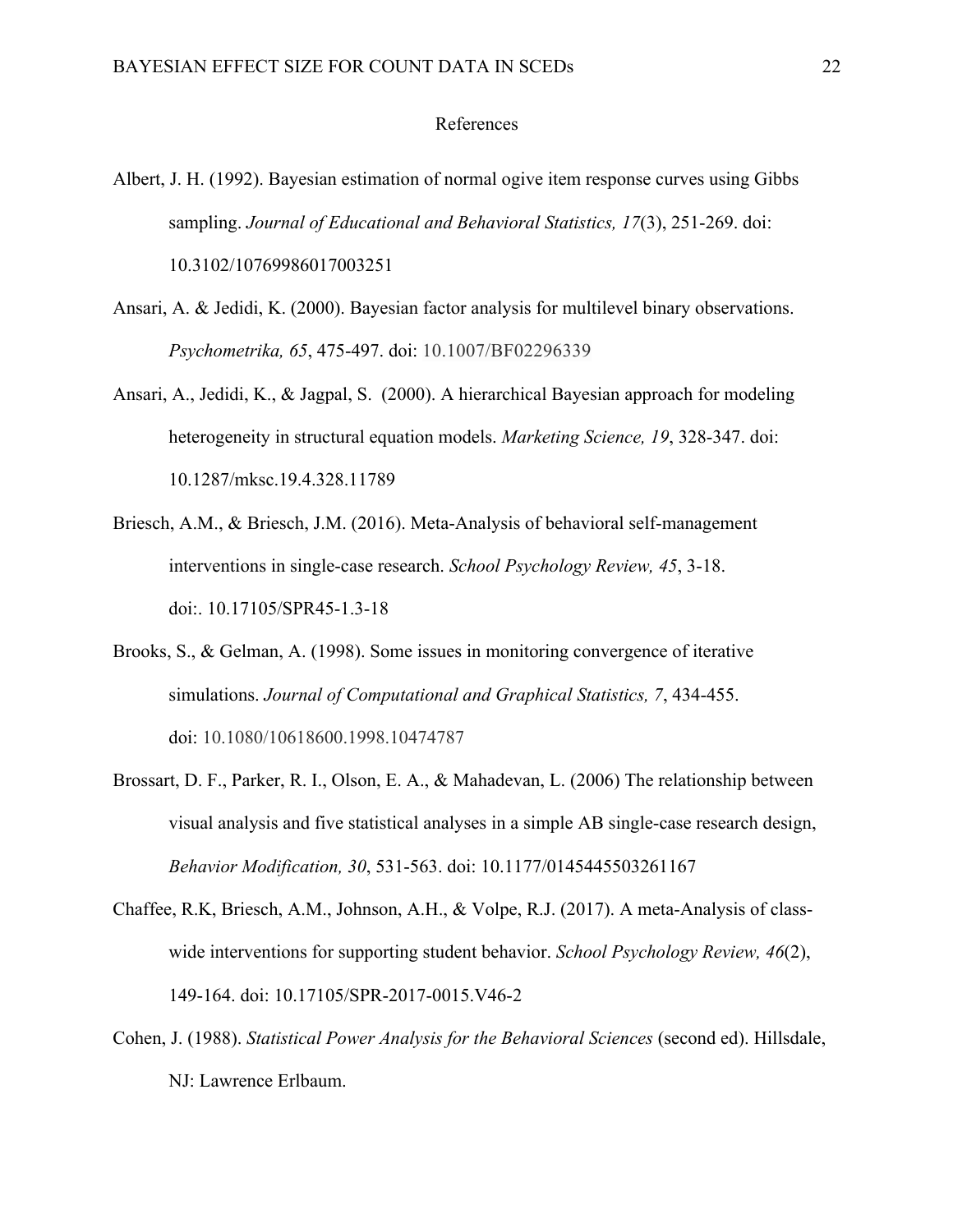Cook, B.G. (2014). A call for examining replication and bias in special education research. *Remedial and Special Education, 35*(4), 233-246. doi: 10.1177/0741932514528995

- Cohen, J. (1994). The earth is round (p < .05). *American Psychologist, 49*(12), 997-1003. http://dx.doi.org/10.1037/0003-066X.49.12.997
- Dart, E.H., Collins, T.A., Klingbeil, D.A., & McKinley, L.E. (2014) Peer management interventions: A meta-analytic review of single-case research. *School Psychology Review, 43*(4), 367-384. doi: 10.17105/SPR-14-0009.1
- Denwood, M. J. (2016). runjags: An R package providing interface utilities, parallel computing methods and additional distributions for MCMC models in JAGS. *Journal of Statistical Software, 71.* doi: 10.18637/jss.v071.i09
- Gabler, N. B., Duan, N., Vohra, S., & Kravitz, R. L. (2011). N-of-1 trials in the medical literature: A systematic review. *Medical Care, 49*, 761–768.
- Gast, D. L. & Ledford, J. R. (2014). *Single subject research methodology in behavioral sciences* (2nd ed.). New York, NY: Routledge.
- Gelman, A., Carlin, J. B., Stern, H. S., Dunson, D. B., Vehtari, A., & Rubin, D. B. (2013). *Bayesian data analysis* (3rd ed.). London, England: Chapman & Hall.
- Gelfand, A.E., & Smith, A.M.E (1990). Sampling based approaches to calculating marginal densities. *Journal of the American Statistical Association, 85,* 398-409. doi: 10.1080/01621459.1990.10476213
- Geman, S., & Geman, D. (1984). Stochastic relaxation, Gibbs distributions, and the Bayesian restoration of images. *IEEE Transactions on Pattern Analysis and Machine Intelligence, 6*, 721-741. doi:10.1109/TPAMI.1984.4767596.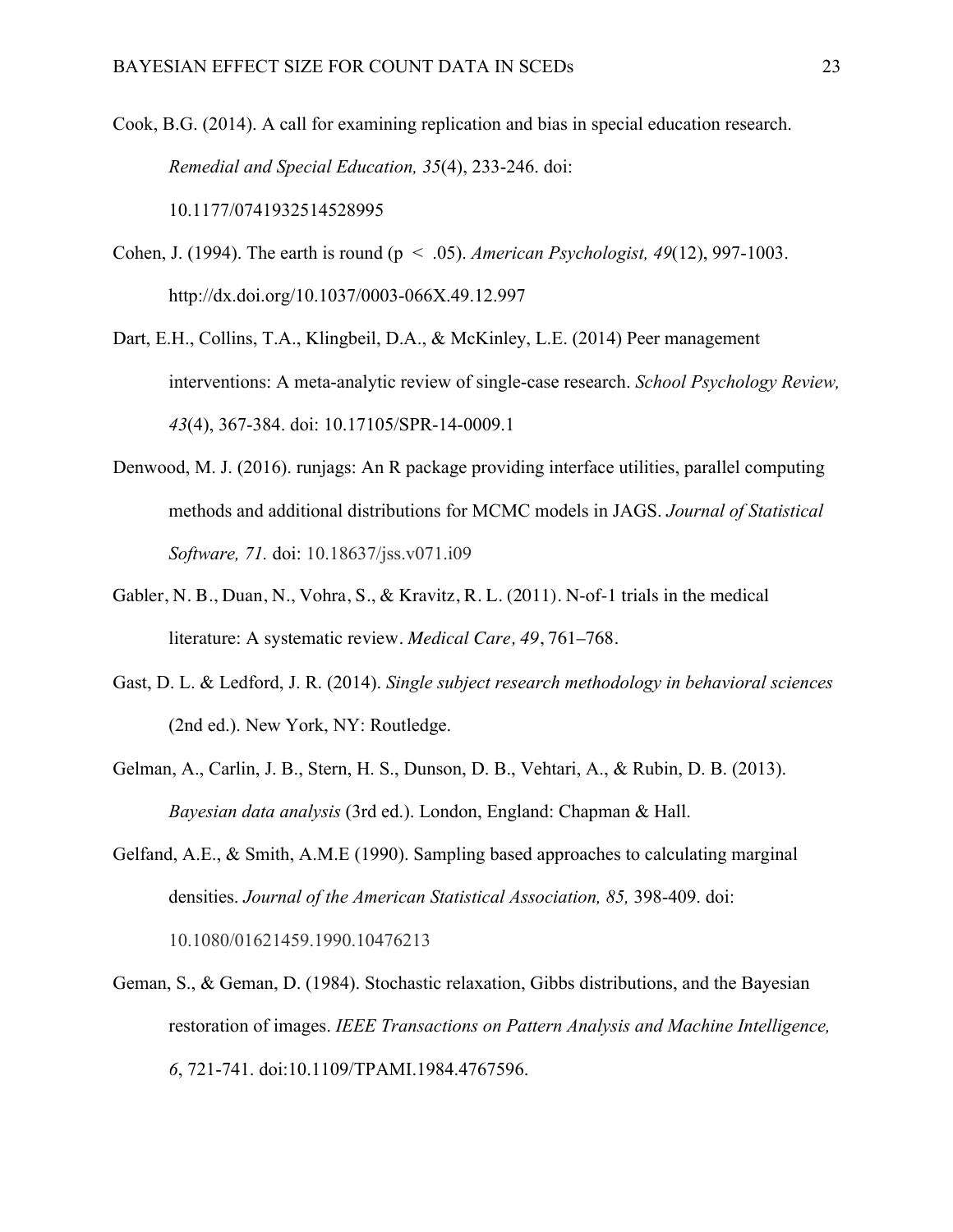- Gresham, F. M., Sugai, G., & Horner, R. H. (2001). Interpreting outcomes of social skills training for students with high-incidence disabilities. *Exceptional Children, 67*, 331-344. doi: 10.1177/001440290106700303
- Harrop, J. W. & Velicer, W. F. (1985). A comparison of alternative approaches to the analysis of interrupted time-series. *Multivariate Behavioral Research, 20*, 27-44. doi: 10.1207/s15327906mbr2001\_2
- Harrington, M. & Velicer, W. F. (2015). Comparing visual and statistical analysis in single-case studies using published studies. *Multivariate Behavioral Research, 50*, 162-183. doi: 10.1080/00273171.2014.973989
- Hedges, L. V., Pustejovsky, J. E., & Shadish, W. R. (2012). A standardized mean difference effect size for single case designs. *Research Synthesis Methods, 3*, 224-239. doi: 10.1002/jrsm.1052
- Hedges, L. V., Pustejovsky, J. E., & Shadish, W. R. (2013). A standardized mean difference effect size for multiple baseline designs across studies. *Research Synthesis Methods, 4*, 324-341. doi: abs/10.1002/jrsm.1086
- Heidelberger, P. & Welch, P. D. (1983). Simulation run length control in the presence of an initial transient. *Operations Research, 31*, 1109-44. doi: 10.1287/opre.31.6.1109
- Hitchcock, J. H., Horner, R. H., Kratochwill, T. R., Levin, J. R., Odom, S. L., Rindskopf, D. M & Shadish, W. R. (2014). The What Works Clearinghouse Single-Case Design Pilot Standards: Who will guard the guards? *Remedial and Special Education 35*(3), 154-152. doi: 10.1177/0741932513518979
- Horner, R. H., Carr, E. G., Halle, J., McGee, G., Odom, S., Wolery, M. (2005). The use of single subject research to identify evidence-based practice in special education. *Exceptional Children, 71*, 165–179. doi: 10.1177/001440290507100203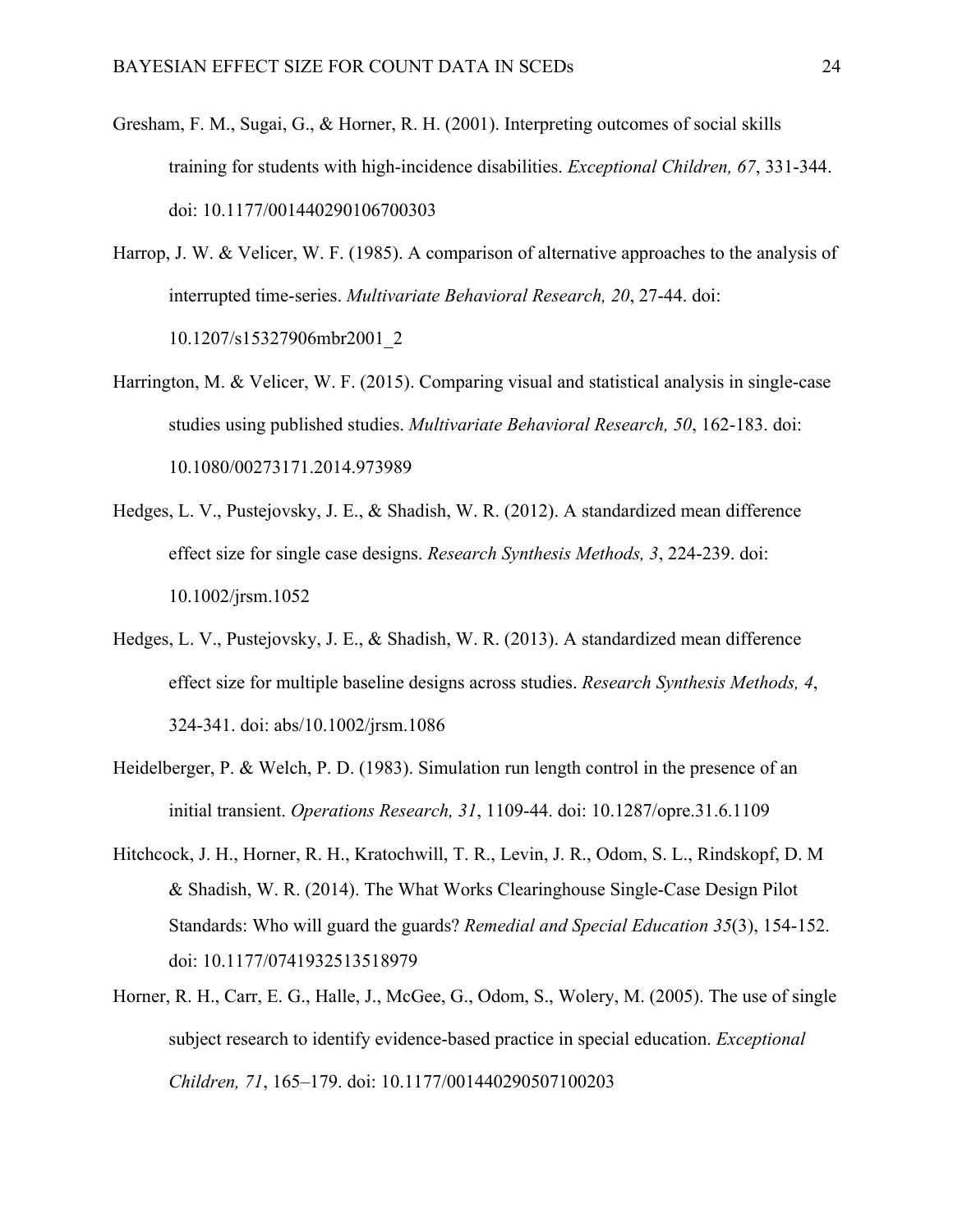- Horner, R. H., & Kratochwill, T. R. (2012). Synthesizing single-case research to identify evidence-based practices: Some brief reflections. *Journal of Behavioral Education 21*, 266-272. DOI:10.1007/s10864-012-9152-2
- Horner, R., Swaminathan, H., Sugai, G., & Smolkowski, K. (2012). *Expanding analysis of single case research*. Washington, DC: Institute of Education Science, U.S. Department of Education.
- Huitema, B. E., & McKean, J. W. (1994). Two biased-reduced autocorrelation estimators:  $r_{F1}$ and rF2. *Perceptual and Motor Skills, 78*, 323–330. doi:10.2466/pms.1994.78.1.323
- Kazdin, A. E. (2011). *Single-case research designs: methods for clinical and applied settings*. New York: Oxford University Press.
- Kilgus, S.P., Riley-Tillman, C., & Kratochwill, T.R. (2016) Establishing interventions via a theory-driven single case design research cycle. *School Psychology Review, 45*(4), 477- 498. doi: 10.17105/SPR45-4.477-498
- Kratochwill, T. R., Hitchcock, J. H., Horner, R. H., Levin, J. R., Odom, S. L., Rindskopf, D. M & Shadish, W. R. (2010). *What Works Clearinghouse: Single-case design technical documentation. Version 1.0 (Pilot)*.

https://ies.ed.gov/ncee/wwc/Docs/ReferenceResources/wwc\_scd.pdf.

Kratochwill, T.R., Hitchcock, J., Horner, R.H., Levin, J.R., Odom, S.L., Rindskopf, D.M, & Shadish, W.R. (2013). Single-case intervention research design standards. *Remedial and Special Education, 34*, 26-38. doi: 10.1177/0741932512452794

Kruschke, J. K. (2013). Bayesian estimation supersedes the t-test. *Journal of Experimental*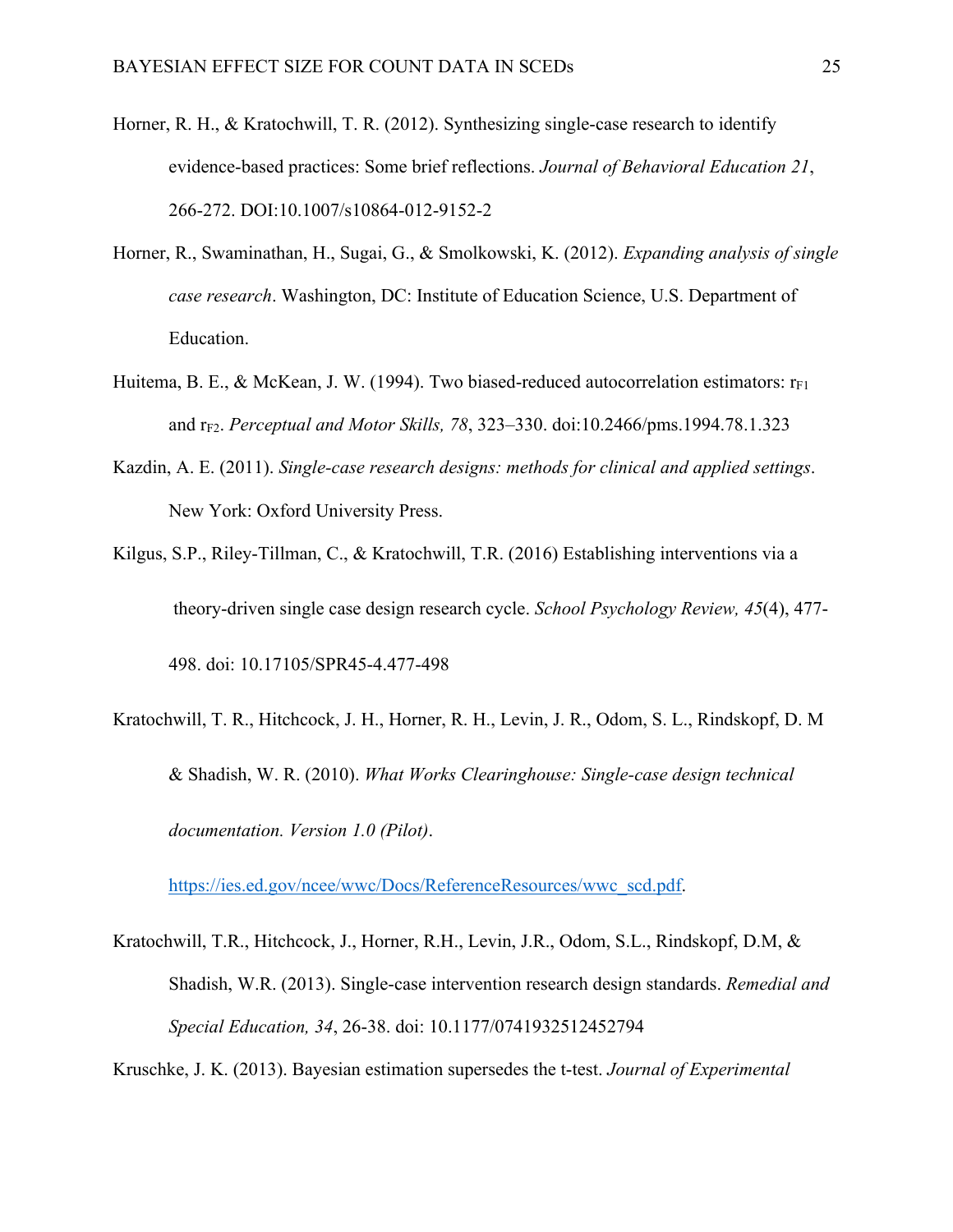*Psychology: General, 142*, 573-603. doi: 10.1037/a0029146

- Kruschke, J. K. (2015). *Doing Bayesian Data Analysis: A Tutorial with R, JAGS, and Stan* (2nd) ed.). Burlington, MA: Academic Press/Elsevier.
- Lambert, M.C, Cartledge, G., Heward, W.L., & Lo, Y. (2006). Effects of response cards on disruptive behavior and academic responding during math lessons by fourth-grade urban students. *Journal of Positive Behavior Interventions, 8,* 88–99.
- Lipsey, M.W., & Wilson, D.B. (2001). *Practical meta-analysis.* Thousand Oaks, CA: Sage.
- Lenovaz, M. J., & Rapp, J. T. (2016). Using single-case experiments to support evidence-based decisions. *Behavior Modification, 40*, 377-395. doi: 10.1177/0145445515613584
- Maggin, D. M., & Chafouleas, S. M. (2013). Introduction to the special series: Issues and advances of synthesizing single-case research. *Remedial and Special Education, 34*, 3-8. doi:10.1177/0741932512466269
- Maggin, D. M., O'Keefe, B. V., & Johnson, A. H. (2011). A quantitative synthesis of methodology in the meta-analysis of single-subject research for students with disabilities: 1985–2009. *Exceptionality, 19,* 109-135. doi: 10.1080/09362835.2011.565725
- Maggin, D, M., Chafouleas, S.M., Goddard, K.M., Johnson, A.H. (2011). A systematic evaluation of token economies as a classroom management tool for students with challenging behavior. *Journal of School Psychology, 49*(5), 529-554. soi: 10.1016/j.jsp.2011.05.001
- Matyas, T. A. & Greenwood, K. M. (1990). Visual analysis of single-case time series: Effects of variability, serial dependence, and magnitude of intervention effects. *Journal of Applied Behavior Analysis, 23*, 341–351. doi: 10.1901/jaba.1990.23-341/full

McKnight, S. D., McKean, J. W., & Huitema, B. E. (2000). A double bootstrap method to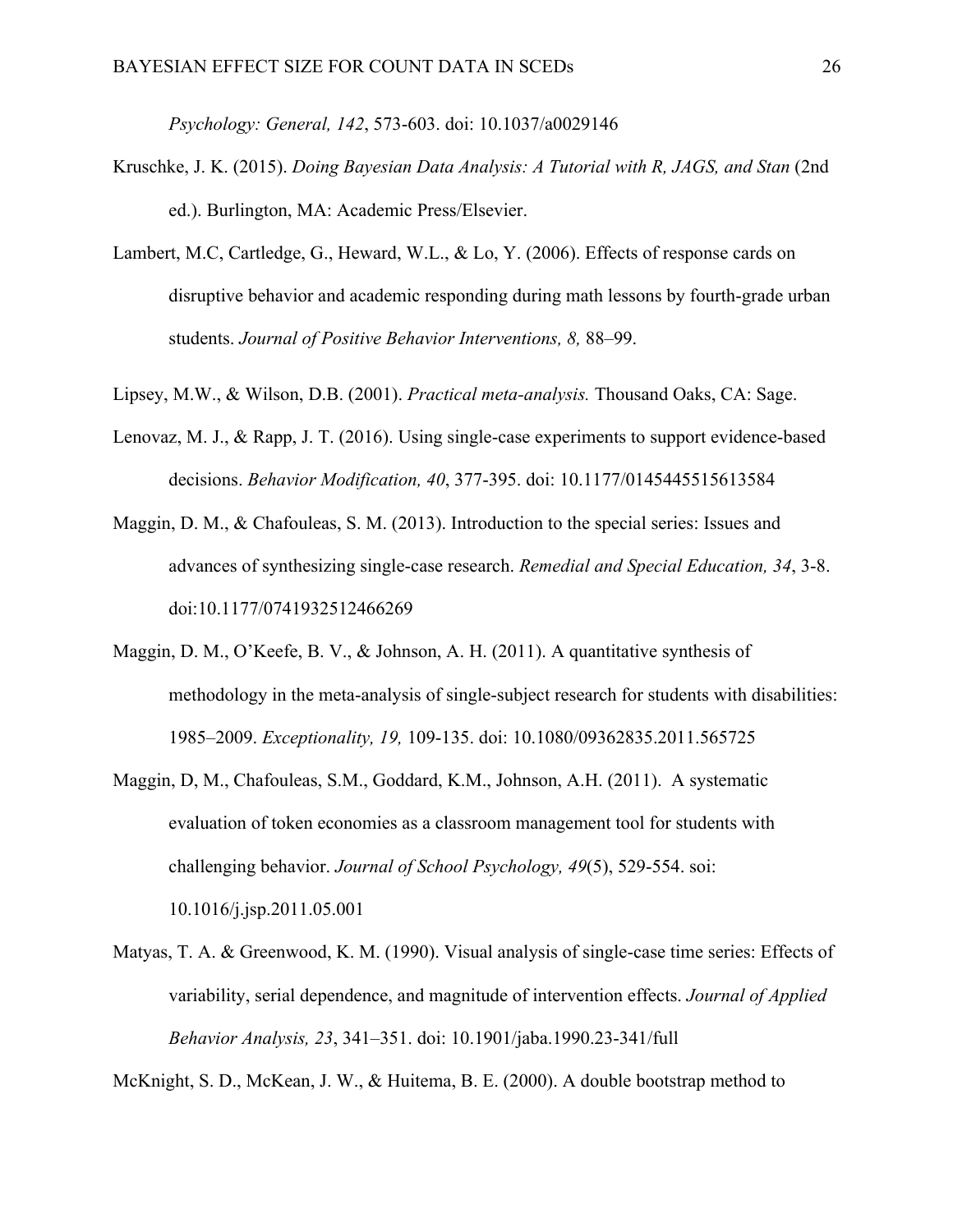analyze linear models with autoregressive error terms. *Psychological Methods, 5*, 87– 101. doi:10.1037/1082-989X.5.1.87

Meadan, H., Snodgrass, M. R., Meyer, L. E., Fisher, K. W., Chung, M. Y., & Halle, J. W. (2016). Internet-based parent-implemented intervention for young children with autism. *Journal of Early Intervention, 38*, 3-23. doi:

http://dx.doi.org/10.1177/1053815116630327

- Moeyaert, M., Rindskopf, D., Onghena, P., & Van den Noortgate, W. (2017). Multilevel modeling of single-case data: A comparison of Maximum Likelihood and Bayesian estimation. *Psychological Methods, 22*, 760-778. doi:10.1037/met0000136
- Nastasi, B. K. & Hitchcock, J. H. (2016). *Mixed methods research and culture-specific interventions: Program design and evaluation*. (The New Mixed Methods Research Series). Thousand Oaks, CA: Sage.
- Natesan, P. (2019). Fitting Bayesian Models for Single-Case Experimental Designs: A Tutorial. *Methodology, 15,* 147-156. https://doi.org/10.1027/1614-2241/a000180.
- Natesan, P., Boedeker, P., & Onwuegbuzie, A. J. (2018). Adopting a meta-generative way of thinking in the field of education via the use of Bayesian methods. Paper presented at the Annual meeting of the American Educational Research Association, Toronto, Canada.
- Natesan, P. & Hedges, L. V. (2017). Bayesian unknown change-point models to investigate immediacy in sixngle case designs. *Psychological Methods, 22,* 743-759*.*  doi:10.1037/met0000134
- Natesan, P. & Hedges, L. V. (2019). Accurate model vs. accurate estimates: A study of Bayesian single-case experimental designs. Presented at the annual meeting of the American Educational Research Association, Toronto, Canada.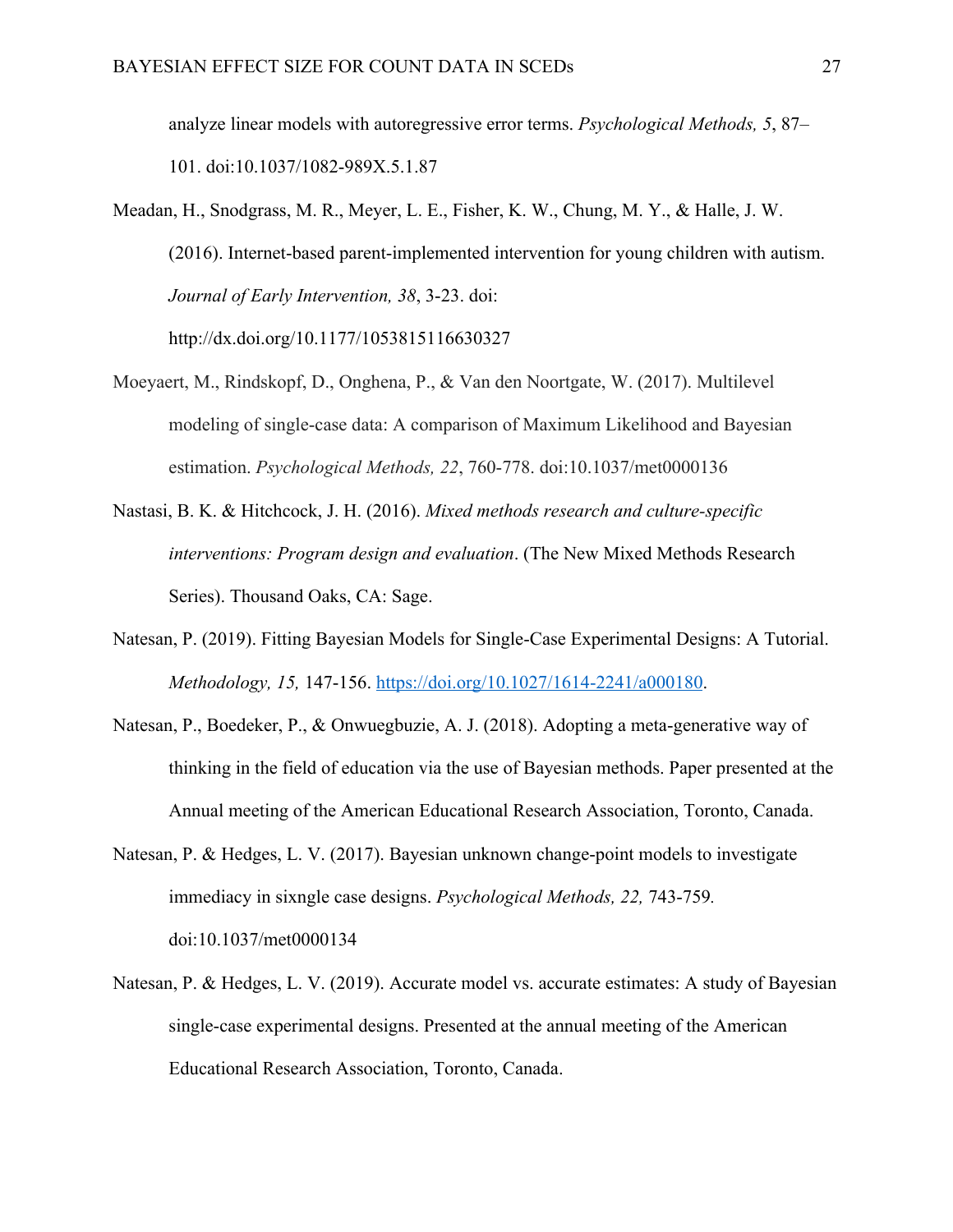- Natesan, P., Nandakumar, R., Minka, T., & Rubright, J. (2016). Bayesian Prior Choice in IRT estimation using MCMC and Variational Bayes. *Frontiers in Psychology: Quantitative Psychology and Measurement, 7*, 1-11.
- Natesan, P., Minka, T., & Hedges, L. V. (In Press). Investigating immediacy in multiple phasechange single case experimental designs using a Bayesian unknown change-points model. *Behavioral Research Methods.*
- Odom, S. L., Brantlinger, E., Gersten, R., Horner, R. H., Thompson, B., Harris, K. R. (2005). Research in special education: Scientific methods and evidence-based practices. *Exceptional Children, 71*, 137–148. doi: 10.1177/001440290507100201
- Parker, R. I., Vannest, K. J., & Davis, J. L. (2011). Effect Size in single-case research: A review of nine nonoverlap techniques. *Behavior Modification, 35*, 303-322. doi:10.1177/0145445511399147
- Parker, R. I. & Vannest, K. J. (2009). An improved effect size for single-case research: nonoverlap of all pairs. *Behavior Therapy, 40*, 357-367. doi: 10.1016/j.beth.2008.10.006
- Plummer, M. (2003). *JAGS: A program for analysis of Bayesian graphical models using Gibbs sampling*. In Proceedings of the 3rd international workshop on distributed statistical computing.
- Roane, H. S., Rihgdahl, J. E., Kelley, M. E., & Glover, A. C. (2011). Single-case experimental designs. In W. W. Fisher, C. C. Piazza, & H. S. Roane (Eds.), *Handbook of applied behavior analysis* (pp. 132–147). New York: Guilford Press.
- Rindskopf, D. (2014). Nonlinear Bayesian analysis for single case designs. *Journal of School Psychology, 52*, 179-189. doi: 10.1016/j.jsp.2013.12.003

Shadish, W. R., Rindskopf, D. M., Hegdes, L. V., & Sullivan, K. J. (2013). Bayesian estimates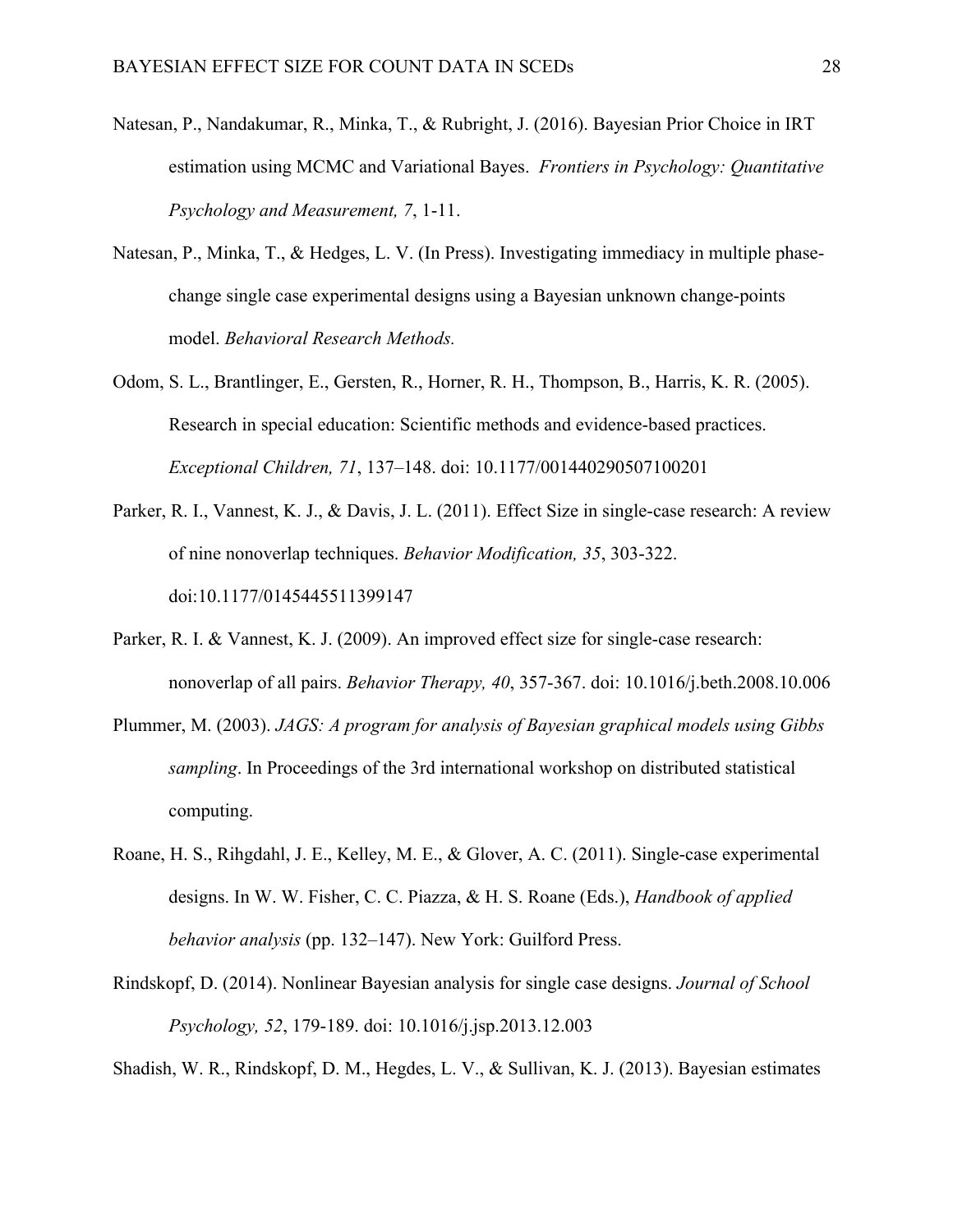of autocorrelations in single-case designs. *Behavioral Research Methods, 45,* 813-821. doi: 10.3758/s13428-012-0282-1

- Shadish, W. R., & Sullivan, K. J. (2011). Characteristics of single-case designs used to assess treatment effects in 2008. *Behavior Research Methods, 43*, 971-980. doi: 10.3758/s13428-011-0111-y
- Soares, D.A., Harrison,J.R., Vannest, K.J., McClelland, S.S. (2016) Effect Size for token economy use in contemporary classroom settings: A meta-analysis of single-case research. *School Psychology Review, 45*(4), 379-399. doi: 10.17105/SPR45-4.379-399
- Strickland-Cohen, M. K., & Horner, R. H. (2015). Typical School Personnel Developing and Implementing Basic Behavior Support Plans. *Journal of Positive Behavior Interventions, 17*, 83 –94. DOI: 10.1177/1098300714554714
- Velicer, W. F., & Molenaar, P. (2013). Time series analysis: Research methods in psychology. In J. Schinka and W. F. Velicer (eds). *Volume 2 of Handbook of Psychology,* 2nd Ed. New York: John Wiley & Sons, pp. 628–660.
- What Works Clearinghouse (2016). *Functional behavioral Assessment-based interventions*. Retrieved from https://ies.ed.gov/ncee/wwc/EvidenceSnapshot/667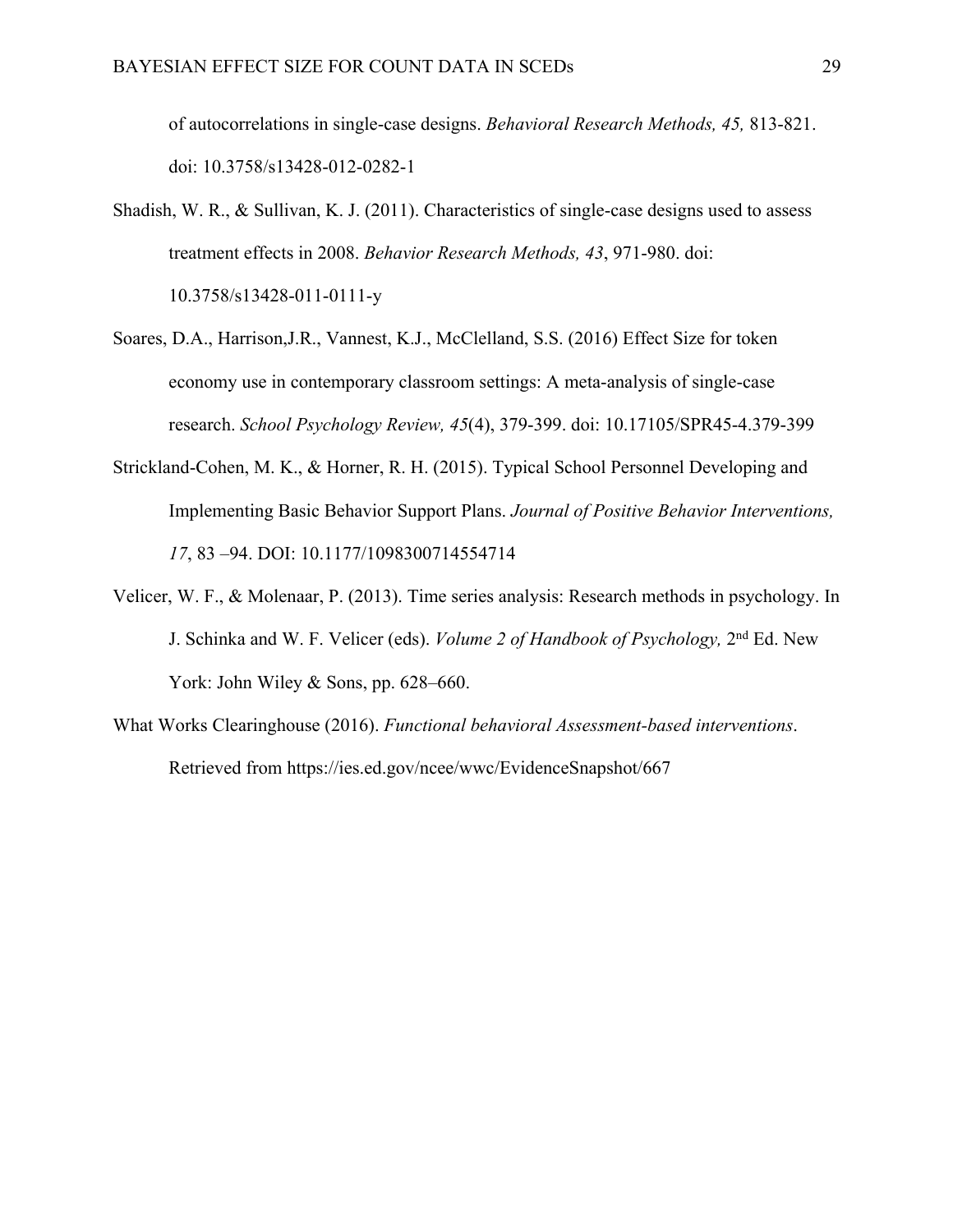## Appendix A

## Gibbs Sampler for the Bayesian Rate Ratio (BRR)

#### **Sampling Algorithm**

A posterior distribution is typically obtained from a sampling algorithm. The Gibbs sampler is one of the most frequently used Markov chain Monte Carlo (MCMC) methods in Bayesian estimation (Albert, 1992; Gelfand & Smith, 1990; Geman & Geman, 1984). Let us consider a time-series SCED data  $Y = (y_1, y_2, ..., y_n)$  such that the functional relationships between the dependent and the independent variables differ based on the phase, which is unknown. In Equation 9,  $\theta_1 = g(\beta_{01}, \sigma_{\varepsilon}, \rho)$  and  $\theta_2 = g(\beta_{02}, \sigma_{\varepsilon}, \rho)$  where g is a function of the parameters within parentheses.

$$
y_t = \begin{cases} \theta_1 & \text{if } t \le t_b, \\ \theta_2 & \text{otherwise} \end{cases} \tag{A1}
$$

Equation A1 is a different way of presenting the model in equations 1-8. In the parameter vector  $\Theta = (\beta_{01}, \beta_{02}, \sigma_{\varepsilon}, \rho, t_b)$ , all parameters are independent *a priori*. The posterior distribution  $\pi(\Theta|Y)$  can be obtained using the Gibbs sampler.

A generic Gibbs sampler follows an iterative process. Consider a simple bivariate normal distribution with parameter vector  $(x_1, x_2)$ . A set of starting values are assigned to the vector at step 0 of the iteration. The value of each parameter is updated iteratively holding all other values constant. The process is Markov chain because the value of parameter  $x_1$  at the *jth* iteration depends only on the value of parameter  $x_2$  at the  $(j - 1)$ th iteration. Figure A1a shows this process. Note that in Figure A1a when each parameter is updated, it moves along the value of the other parameter and only along its own axis. That is, when  $x_1$  is updated, the sampler moves along the  $x_1$  direction. Similarly, when  $x_2$  is updated, the sampler moves along the  $x_2$  direction. The first few sampled values are allowed to *burn-in* in order to avoid the effect of the starting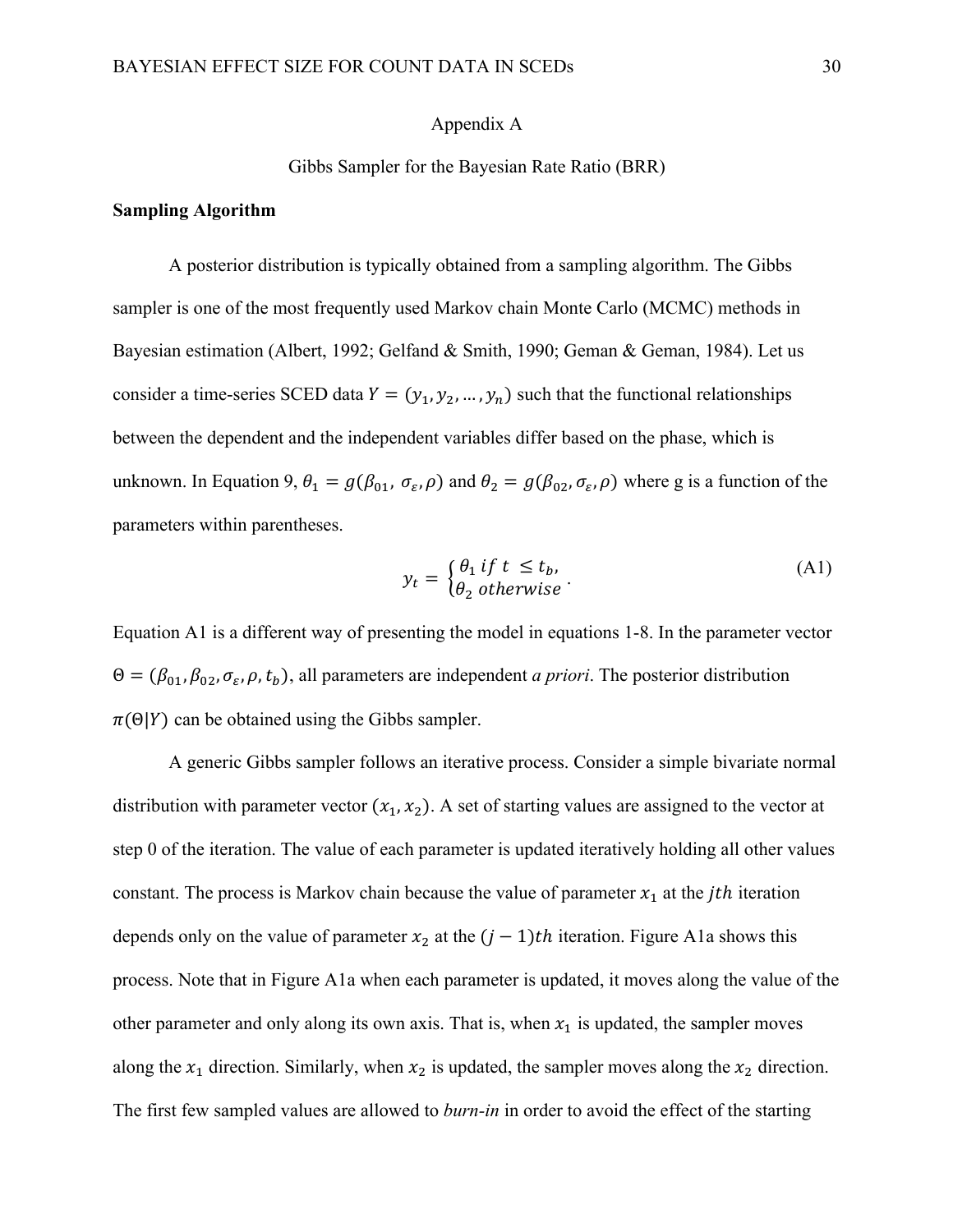values on the estimates. The rest of the sampled values form the posterior distribution of the parameter as shown in Figure A1b.

## INSERT FIGURES A1a AND A1b ABOUT HERE

When we extend the Gibbs sampler from the bivariate case discussed above to a multivariate case for the model in equation 2, the parameter vector is  $(\beta_{01}, \beta_{02}, \sigma_{\varepsilon}, \rho, t_b)$ . We assign a set of starting values,  $S$  to the vector at step 0 of the iteration. Let the iteration be indexed using the variable  *and then the following eight-step process can be followed.* Step 1: Set  $j = j + 1$ Step 2: Sample  $(\beta_{01}^j | \beta_{02}^{j-1}, \sigma_{\varepsilon}^{j-1}, t_b^{j-1}, \rho^{j-1}, Y)$ Step 3: Sample  $(\beta_{02}^j | \beta_{01}^j, \sigma_{\varepsilon}^{j-1}, t_b^{j-1}, \rho^{j-1}, Y)$ Step 4: Sample  $(\sigma_{\varepsilon}^j | \beta_{01}^j, \beta_{02}^j, t_b^{j-1}, \rho^{j-1}, Y)$ Step 5: Sample  $(t_b^j | \beta_{01}^j, \beta_{02}^j, \sigma_{\varepsilon}^j, \rho^{j-1}, Y)$ Step 6: Sample  $(\rho^j | \beta^j_{01}, \beta^j_{02}, \sigma^j_{\varepsilon}, t^j_{b}, Y)$ Step 7: Sample  $(\hat{Y}^j | \beta_{01}^j, \beta_{02}^j, \sigma_{\varepsilon}^j, t_b^j, \rho^j, Y)$ , where  $\hat{Y}^j$  is the vector of predicted values of Y at the jth iteration

Step 8: Return to Step 1 until desirable number of iterations is complete.

For the current algorithm, Figure A1b would be expanded to multiple dimensions and is based on values from the posterior distributions, which are more informative than a frequentist point estimate and standard error, which do not treat the estimate as a parameter. This means the estimate has no shape in the frequentist framework. Because the posterior density is made up of the possible values the parameter can take and their associated probabilities, the posterior density is a probability density function and can be interpreted as such.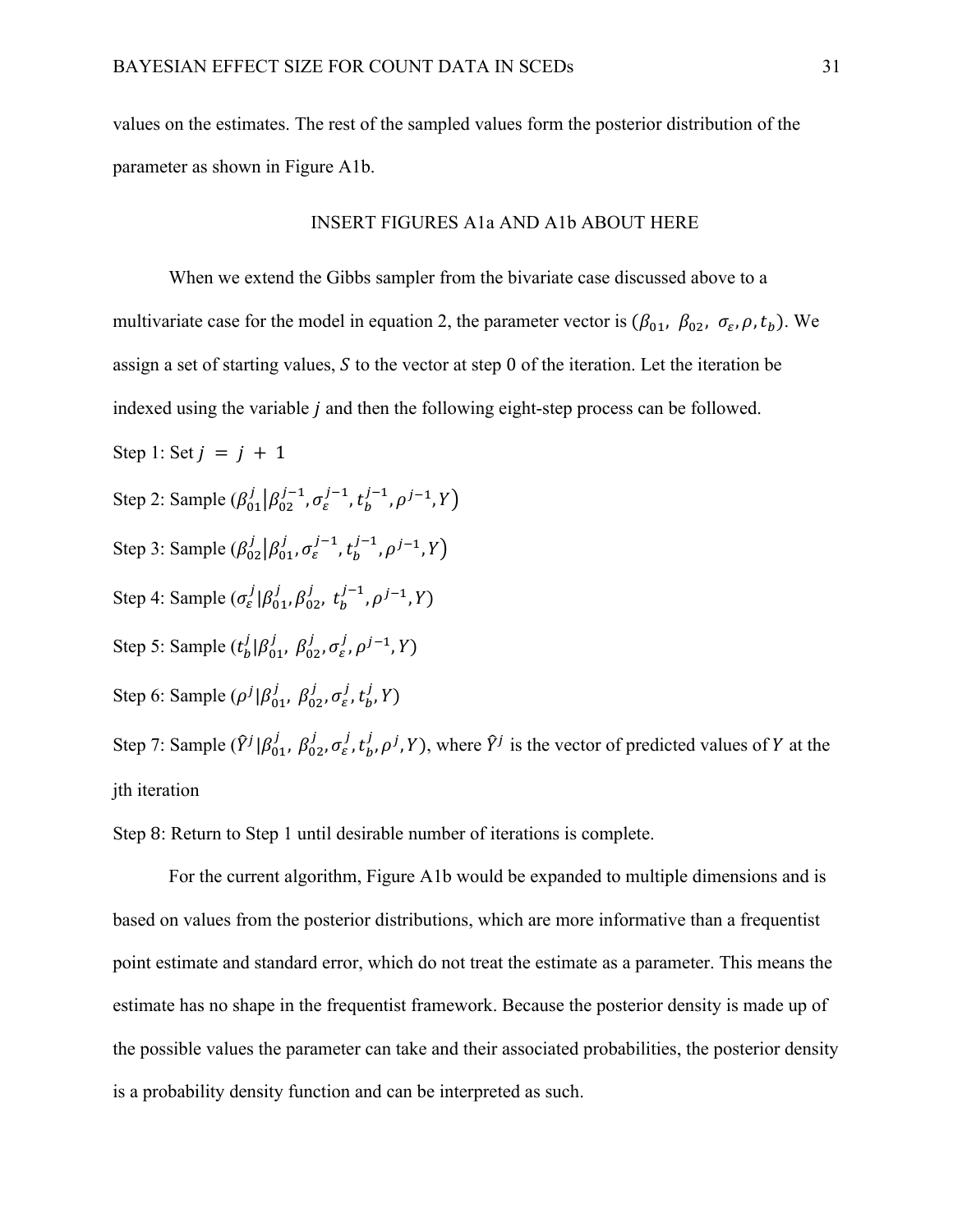To summarize, the most pertinent issue to social scientists is the fact that the probability of the true parameter value lies within a 95% interval; representing a more straightforward interpretation compared to a CI from the frequentist framework (Gelman et al., 2013).



Figure A1a: Gibbs sampler where  $x_1$  and  $x_2$  are updated at the jth and the (j+1)th iteration



Figure A1b: Sampled values (joint posterior) of  $x_1$  and  $x_2$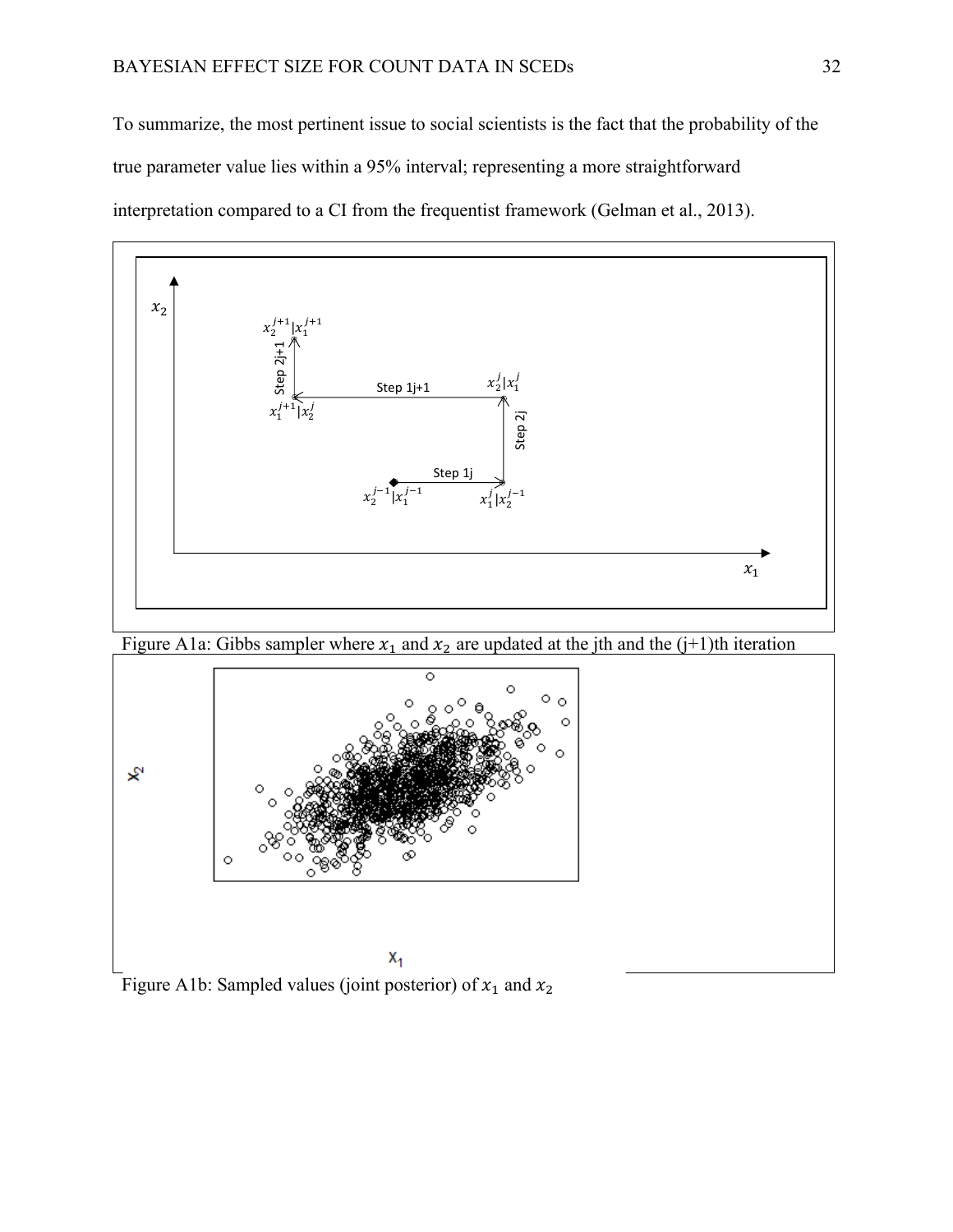| ın<br>н<br>σ |  |
|--------------|--|
|--------------|--|

NAP Results

| Label        | $\mathcal{S}$ | <b>PAIRS</b> | <b>NAP</b>     | <b>VARs</b>    | <b>SD</b> |                | P Value        | CI $85%$          |
|--------------|---------------|--------------|----------------|----------------|-----------|----------------|----------------|-------------------|
| Al $vsB1$    | $-48$         | 48           | $\overline{0}$ | 240            | 15.49     | $-3.1$         | $0.002 \leq 1$ | $-1 \le -0.535$   |
| $B1$ vs A2   | 48            | 48           | -1             | 240            | 15.49     | 3.1            | $0.002 \leq 1$ | $.535 \leq 1$     |
| $A2$ vs $B2$ | -66           | 72           | .0417          | 432            | 20.78     | $-3.2$         | $0.001 \leq 1$ | $-1 \le -501$     |
| Combined     | $-66$         | 336          | 0.3237         | $\blacksquare$ | 0.1576    | $\overline{0}$ | $0.071 \leq 1$ | $0.066 \le 0.582$ |

A1, B1, A2, and B2 refer to baseline I, intervention I, baseline II, and intervention II, respectively.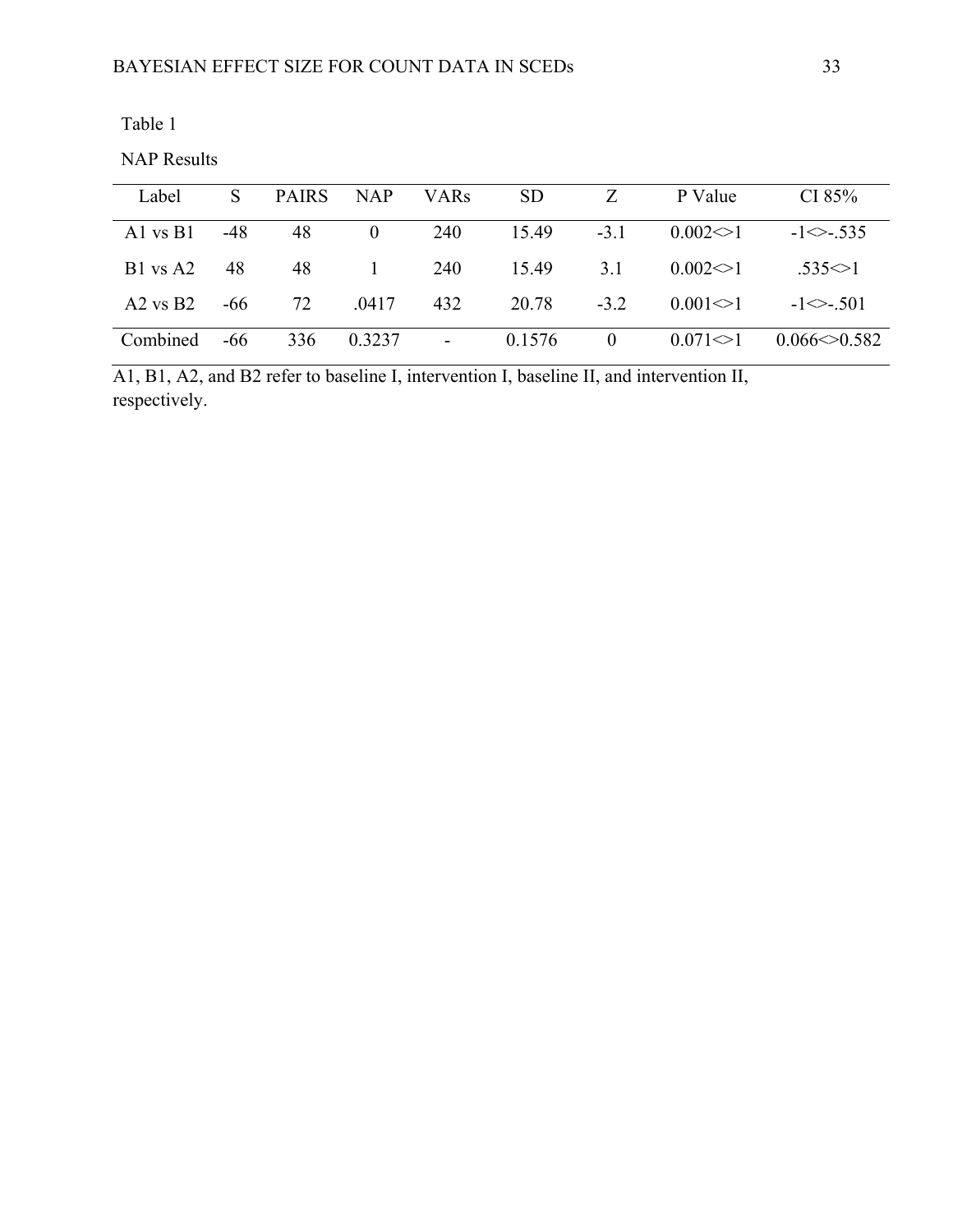| <b>Parameter Estimates from BRR</b> |         |         |         |         |           |  |  |  |  |  |
|-------------------------------------|---------|---------|---------|---------|-----------|--|--|--|--|--|
| Parameter                           | Lower95 | Median  | Upper95 | Mean    | <b>SD</b> |  |  |  |  |  |
| Baseline I to Intervention I        |         |         |         |         |           |  |  |  |  |  |
| $\rho$                              | $-0.05$ | 0.30    | 0.58    | 0.28    | 0.18      |  |  |  |  |  |
| $\mu_1$                             | 1.53    | 1.87    | 2.19    | 1.86    | 0.17      |  |  |  |  |  |
| $\mu_2$                             | $-1.77$ | $-0.66$ | 0.33    | $-0.69$ | 0.54      |  |  |  |  |  |
| $\sigma_1$                          | 0.36    | 1.20    | 4.45    | 1.84    | 16.44     |  |  |  |  |  |
| $\sigma_2$                          | 0.36    | 1.19    | 4.46    | 1.75    | 2.42      |  |  |  |  |  |
| $\mu_{ratio}$                       | 0.03    | 0.08    | 0.19    | 0.09    | 0.04      |  |  |  |  |  |
| Intervention I to Baseline II       |         |         |         |         |           |  |  |  |  |  |
| $\rho$                              | $-0.30$ | 0.25    | 0.74    | 0.23    | 0.27      |  |  |  |  |  |
| $\mu_1$                             | $-1.31$ | $-0.33$ | 0.69    | $-0.34$ | 0.51      |  |  |  |  |  |
| $\mu_2$                             | 1.59    | 1.99    | 2.30    | 1.97    | 0.18      |  |  |  |  |  |
| $\sigma_1$                          | 0.36    | 1.20    | 4.43    | 1.77    | 3.85      |  |  |  |  |  |
| $\sigma_2$                          | 0.36    | 1.19    | 4.43    | 1.77    | 2.87      |  |  |  |  |  |
| $\mu_{ratio}$                       | 4.18    | 10.20   | 26.22   | 11.43   | 5.81      |  |  |  |  |  |
| Baseline II to Intervention II      |         |         |         |         |           |  |  |  |  |  |
| $\rho$                              | $-0.36$ | 0.05    | 0.41    | 0.04    | 0.20      |  |  |  |  |  |
| $\mu_1$                             | 1.75    | 2.02    | 2.28    | 2.02    | 0.14      |  |  |  |  |  |
| $\mu_2$                             | 0.16    | 0.66    | 1.12    | 0.65    | 0.24      |  |  |  |  |  |
| $\sigma_1$                          | 0.37    | 1.20    | 4.43    | 1.79    | 3.65      |  |  |  |  |  |
| $\sigma_2$                          | 0.38    | 1.20    | 4.44    | 1.76    | 3.17      |  |  |  |  |  |
| $\mu_{ratio}$                       | 0.17    | 0.26    | 0.40    | 0.26    | 0.06      |  |  |  |  |  |

Table 2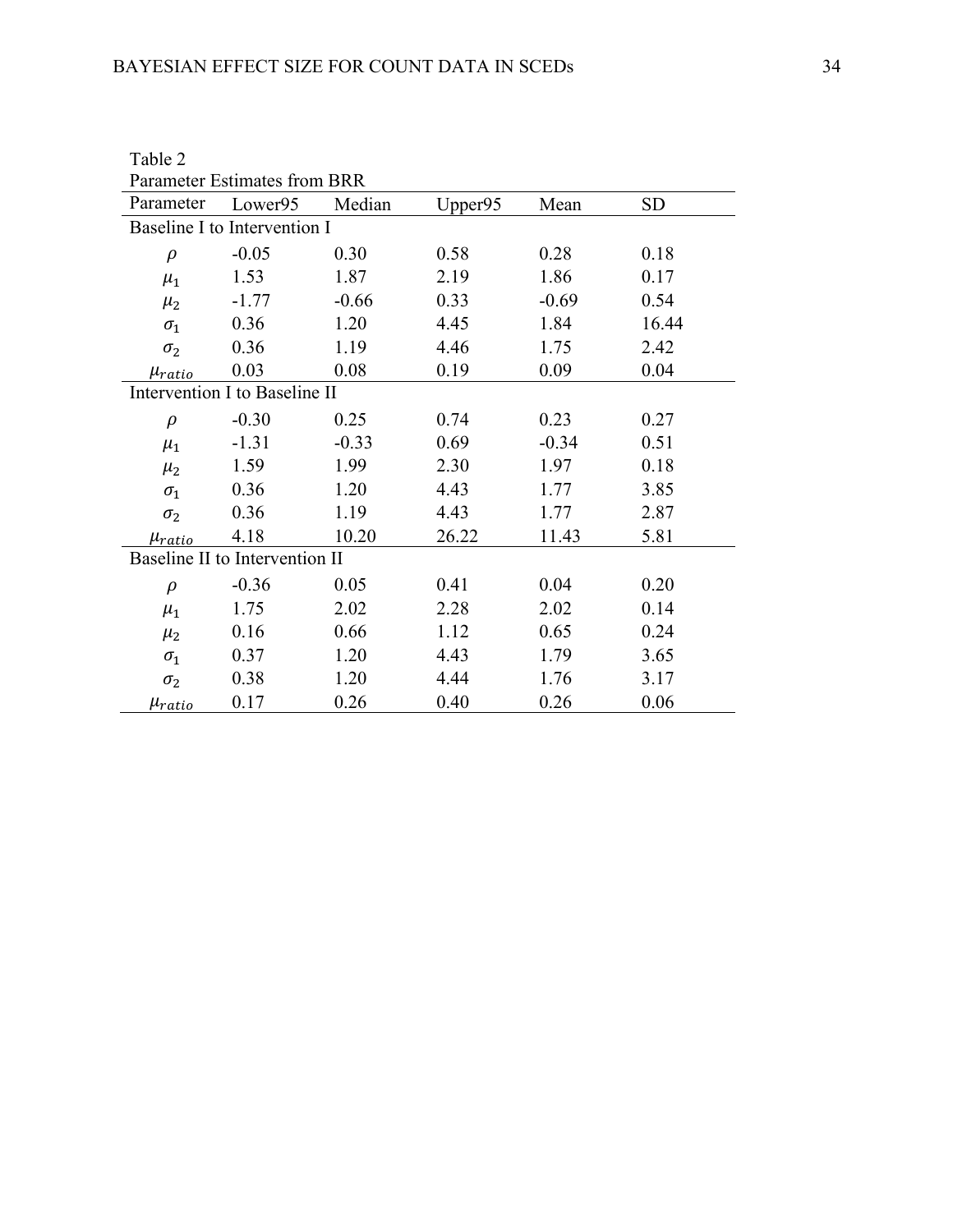

Figure 1. Data Plot of Shih et al. (2015)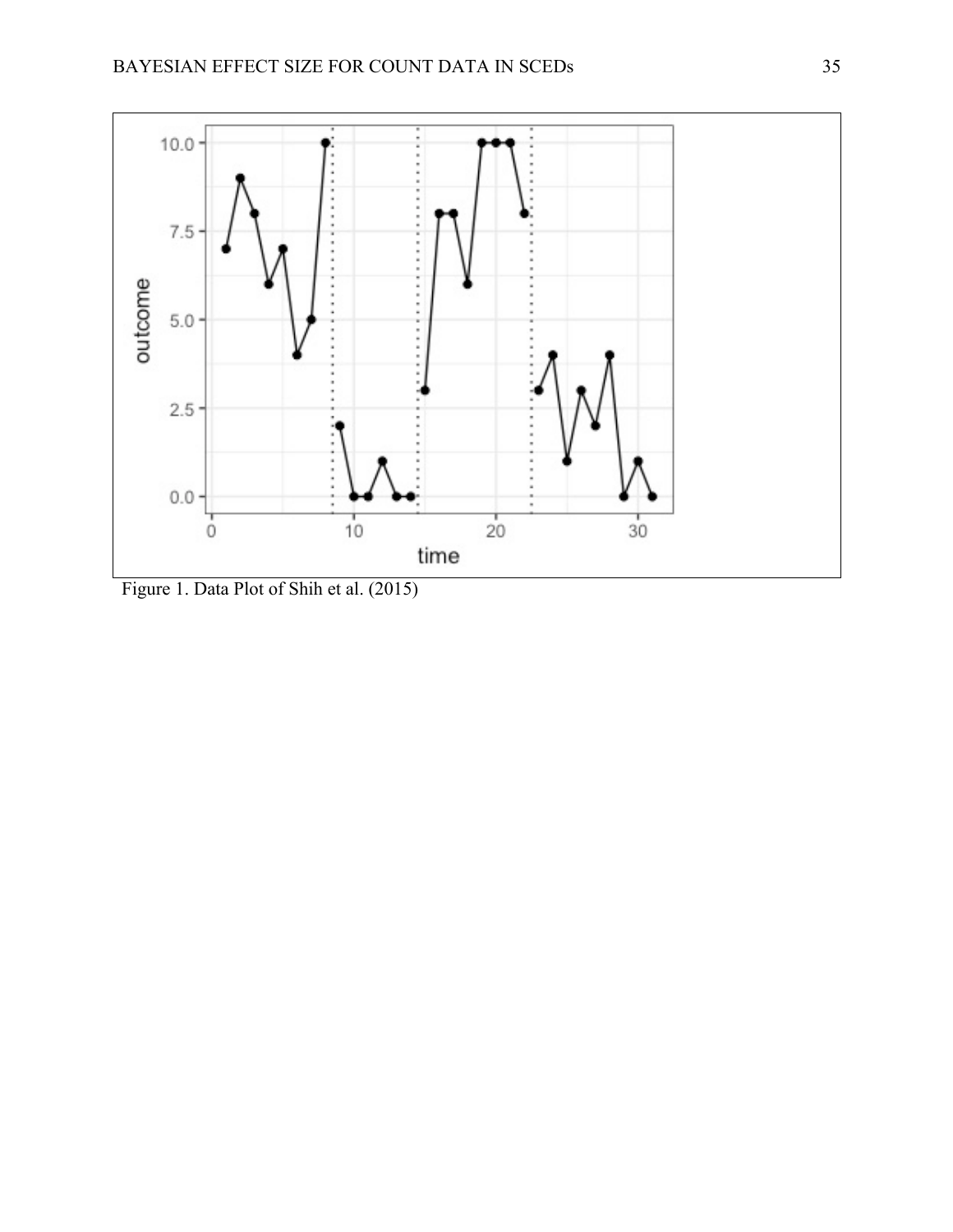

Figure 2: Posterior density plots of the rate ratio of the intercepts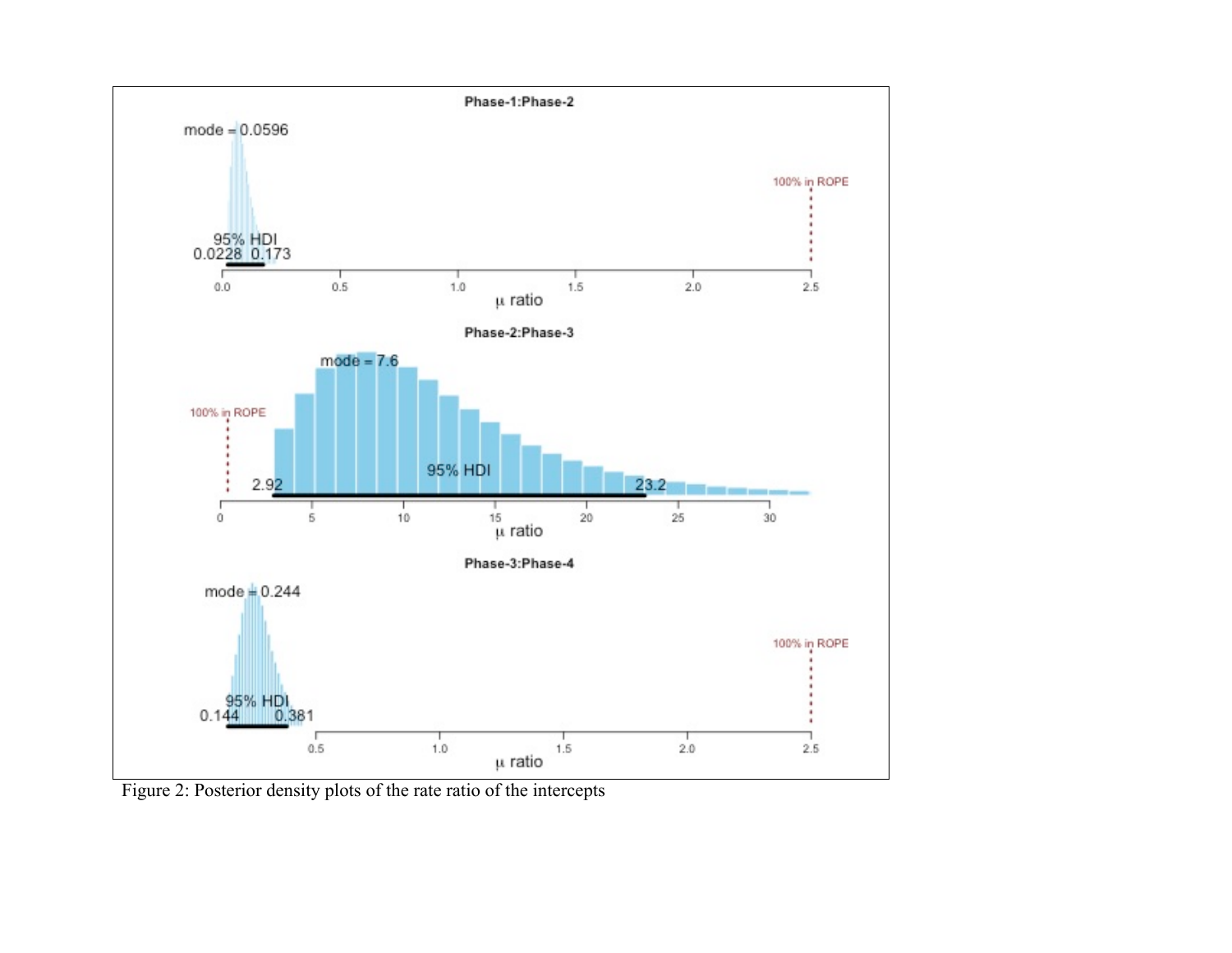# Appendix A

#### Gibbs Sampler for the Bayesian Rate Ratio (BRR)

## **Sampling Algorithm**

A posterior distribution is typically obtained from a sampling algorithm. The Gibbs sampler is one of the most frequently used Markov chain Monte Carlo (MCMC) methods in Bayesian estimation (Albert, 1992; Gelfand & Smith, 1990; Geman & Geman, 1984). Let us consider a time-series SCED data  $Y = (y_1, y_2, ..., y_n)$  such that the functional relationships between the dependent and the independent variables differ based on the phase, which is unknown. In Equation 9,  $\theta_1 = g(\beta_{01}, \sigma_{\varepsilon}, \rho)$  and  $\theta_2 = g(\beta_{02}, \sigma_{\varepsilon}, \rho)$ where g is a function of the parameters within parentheses.

$$
y_t = \begin{cases} \theta_1 & \text{if } t \le t_b, \\ \theta_2 & \text{otherwise} \end{cases} \tag{A1}
$$

Equation A1 is a different way of presenting the model in equations 1-8. In the parameter vector  $\Theta = (\beta_{01}, \beta_{02}, \sigma_{\varepsilon}, \rho, t_b)$ , all parameters are independent *a priori*. The posterior distribution  $\pi(\Theta|Y)$  can be obtained using the Gibbs sampler.

A generic Gibbs sampler follows an iterative process. Consider a simple bivariate normal distribution with parameter vector  $(x_1, x_2)$ . A set of starting values are assigned to the vector at step 0 of the iteration. The value of each parameter is updated iteratively holding all other values constant. The process is Markov chain because the value of parameter  $x_1$  at the *jth* iteration depends only on the value of parameter  $x_2$  at the  $(j - 1)$ th iteration. Figure A1a shows this process. Note that in Figure A1a when each parameter is updated, it moves along the value of the other parameter and only along its own axis. That is, when  $x_1$  is updated, the sampler moves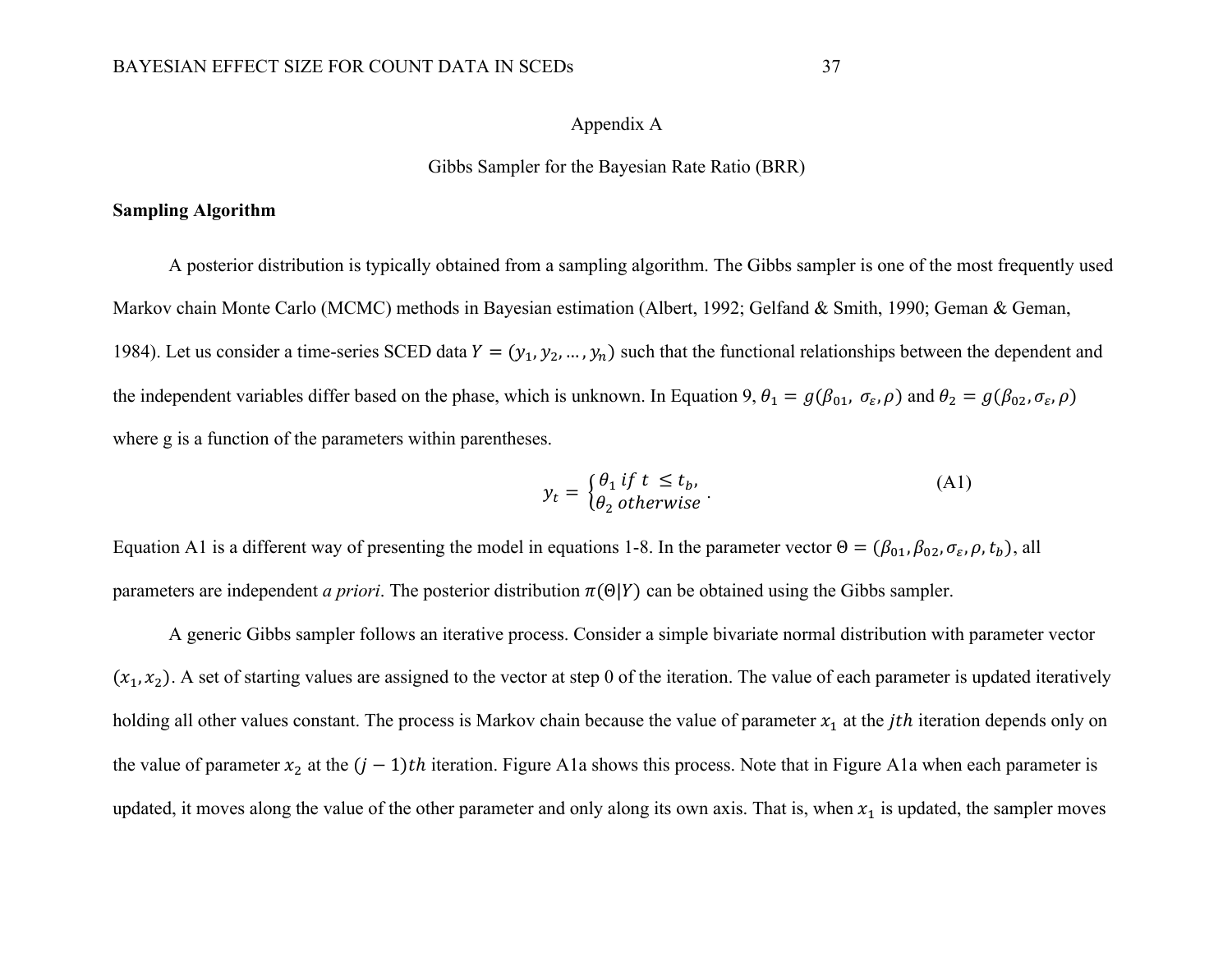along the  $x_1$  direction. Similarly, when  $x_2$  is updated, the sampler moves along the  $x_2$  direction. The first few sampled values are allowed to *burn-in* in order to avoid the effect of the starting values on the estimates. The rest of the sampled values form the posterior distribution of the parameter as shown in Figure A1b.

# INSERT FIGURES A1a AND A1b ABOUT HERE

When we extend the Gibbs sampler from the bivariate case discussed above to a multivariate case for the model in equation 2, the parameter vector is  $(\beta_{01}, \beta_{02}, \sigma_{\varepsilon}, \rho, t_b)$ . We assign a set of starting values, S to the vector at step 0 of the iteration. Let the iteration be indexed using the variable  $j$  and then the following eight-step process can be followed.

Step 1: Set  $j = j + 1$ Step 2: Sample  $(\beta_{01}^j | \beta_{02}^{j-1}, \sigma_{\varepsilon}^{j-1}, t_b^{j-1}, \rho^{j-1}, Y)$ Step 3: Sample  $(\beta_{02}^j | \beta_{01}^j, \sigma_{\varepsilon}^{j-1}, t_b^{j-1}, \rho^{j-1}, Y)$ Step 4: Sample  $(\sigma_{\varepsilon}^j | \beta_{01}^j, \beta_{02}^j, t_b^{j-1}, \rho^{j-1}, Y)$ Step 5: Sample  $(t_b^j | \beta_{01}^j, \beta_{02}^j, \sigma_{\varepsilon}^j, \rho^{j-1}, Y)$ Step 6: Sample  $(\rho^j | \beta^j_{01}, \beta^j_{02}, \sigma^j_{\varepsilon}, t^j_{b}, Y)$ Step 7: Sample  $(\hat{Y}^j | \beta_{01}^j, \beta_{02}^j, \sigma_{\varepsilon}^j, t_b^j, \rho^j, Y)$ , where  $\hat{Y}^j$  is the vector of predicted values of Y at the jth iteration

Step 8: Return to Step 1 until desirable number of iterations is complete.